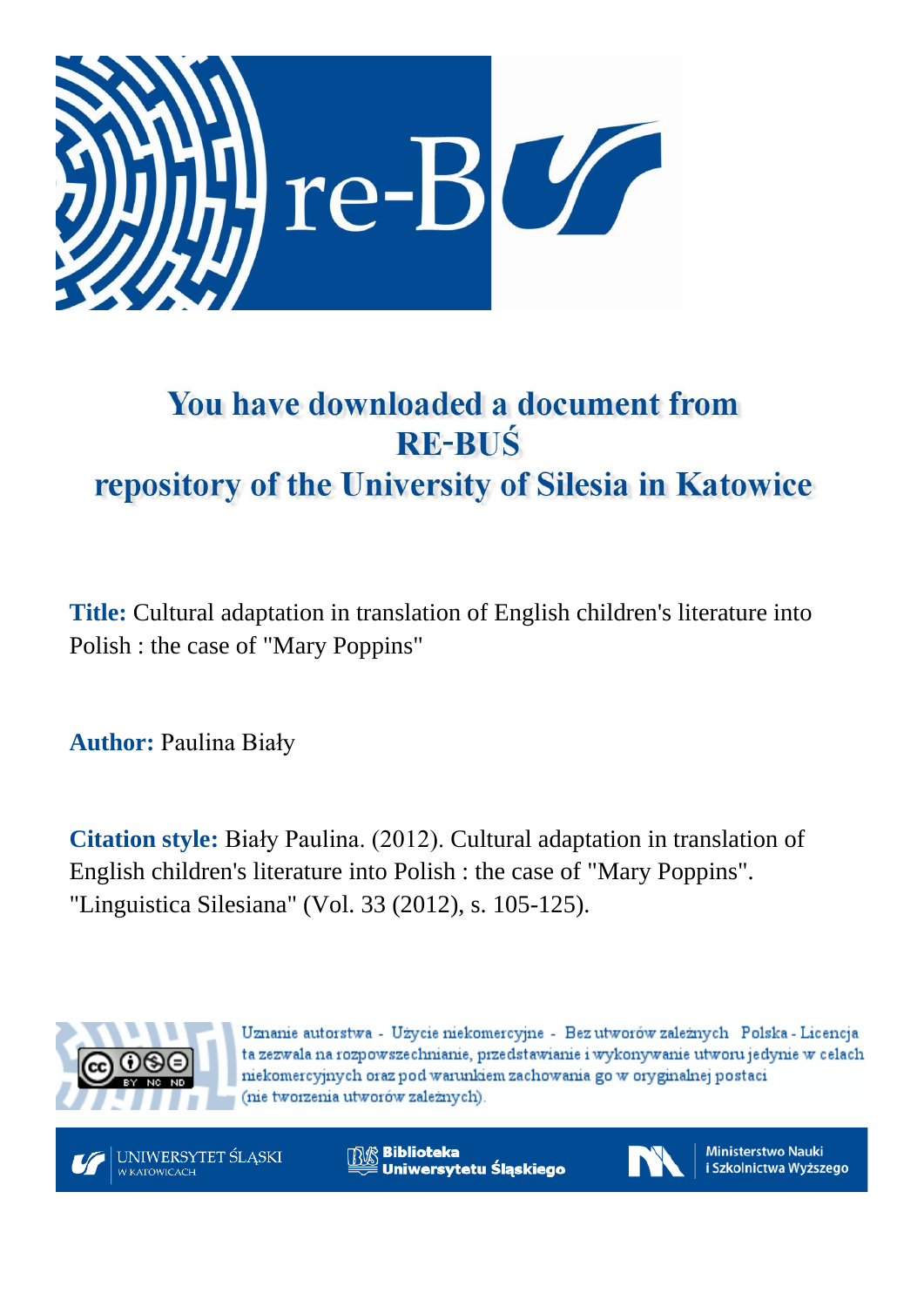PAULINA BIAŁY University of Silesia

## CULTURAL ADAPTATION IN TRANSLATION OF ENGLISH CHILDREN'S LITERATURE INTO POLISH: THE CASE OF *MARY POPPINS*

This paper considers two Polish translations of Pamela Travers' *Mary Poppins*. I shall analyse the translation procedures applied by the translator Irena Tuwim to render culturally marked words and expressions, the difficulties she encountered during her work, and modifications that occur in the target text. Besides, there are also some discrepancies in two Polish editions which I shall compare.

## **1. Introduction**

In every translation particular information is either lost, or added, or deformed. A translation seems to be the most direct form of commentary and a kind of interpretation. Perfect translation is impossible because translators involuntarily bring to the translation their cultural heritage, reading experience and images, and they have different backgrounds and frames of reference. The only thing they can do is to provide that the target text is as close to the source text as possible and that the message, the atmosphere and the symbolism is retained in the target text. According to Newmark (1988: 24), a translator has to ensure that his translation reads naturally as 'naturalness' is "a touchstone at every level of a text, from paragraph to word, from title to punctuation" (1988: 20).

The most crucial issue that concerns the translator of children's literature is the inevitable limitation on the young reader's world knowledge. According to Lathey (2006: 7), we cannot expect young readers to have acquired the understanding of other cultures, languages and geographies in such a broad way as adults do. Translators are permanently faced with the problem of how to treat the cultural aspects present in a source text (they may range from lexical content and syntax to ideologies and ways of life in a given culture) and find the most appropriate method of successfully conveying these matters in the target text.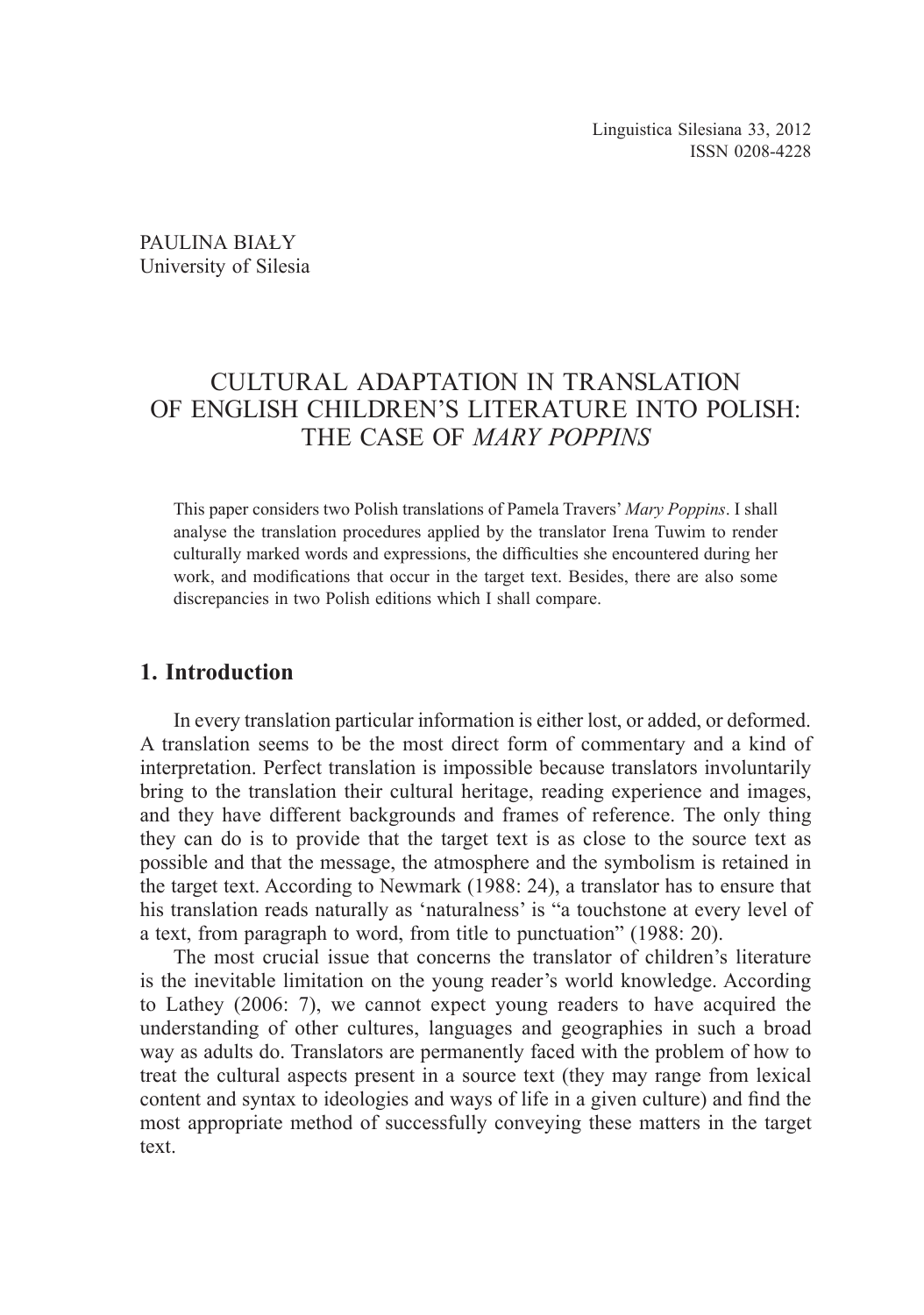Culture-bound elements not only place the story of a book in a specific culture and period of time, but also imply certain values and create an ambience. These elements also have an effect on how the reader identifies with the story and characters. Therefore, they play a crucial role in the original work and it is very important to translate them skillfully so that they would not lose their significance in the target text.

As a good example, I shall underline the huge problem of translating names of food products from one culture into another. As "food is for many the most sensitive and important expression of national culture, food terms are subject to the widest variety of translation procedures" (Newmark 1988: 97). The terms coming under this category are further complicated due to the 'foreign' elements present. Also, it is very difficult to render the full meaning of a given word. A translator often has to describe the whole idea because it is impossible to find a one-word equivalent. How to translate the English word 'pudding' into Polish without a long explanation of what it looks like and how it tastes? As it is not present in Polish culture, children would have problems with understanding this particular idea. Moreover, terms connected with food and kitchen have one important role. According to Carpenter (1985: 163), they are the symbols of security in children's literature as kitchen is usually presented to be a safe, warm and cosy place where nothing wrong can happen and where only delicious things are prepared. Since footnotes are not a satisfactory solution to this problem, the translator uses other techniques.

This work considers Polish translation of Pamela Travers' *Mary Poppins*, a great children's classic. I assume that there are many significant inconsistencies in the translation of culture-bound elements that merit attention. I shall concentrate on that aspect and analyse the translation procedures, and also the function, meaning and purpose of culture-bound elements in children's literature at large. I will also try to compare two Polish versions of the translation, as I suppose that there are also some substantial differences between them.

## **2. Essential data concerning the texts under analysis**

Before analysing the translation procedures, I shall present basic information about the source text – *Mary Poppins*. Like Lewis Carroll's *Alice's Adventures in Wonderland* or A.A. Milne's *Winnie-the-Pooh*, Pamela Travers' *Mary Poppins* is one of the children's classics that are said to have defined the course of children's literature. This is a quintessentially English book that is set in a specific historical and social era. First published in 1934, it clearly reflects the British reality of that time, not only because of the text itself, but also due to original illustrations by Mary Shepard. Her father, E.H. Shepard, illustrated *Winnie-the-Pooh* and *The Wind in the Willows*. She collaborated with Pamela Travers for over fifty years.

The author of the book, Pamela Lyndon Travers, was born in Australia in 1899. She left for England in 1924. There she wrote *Mary Poppins*, which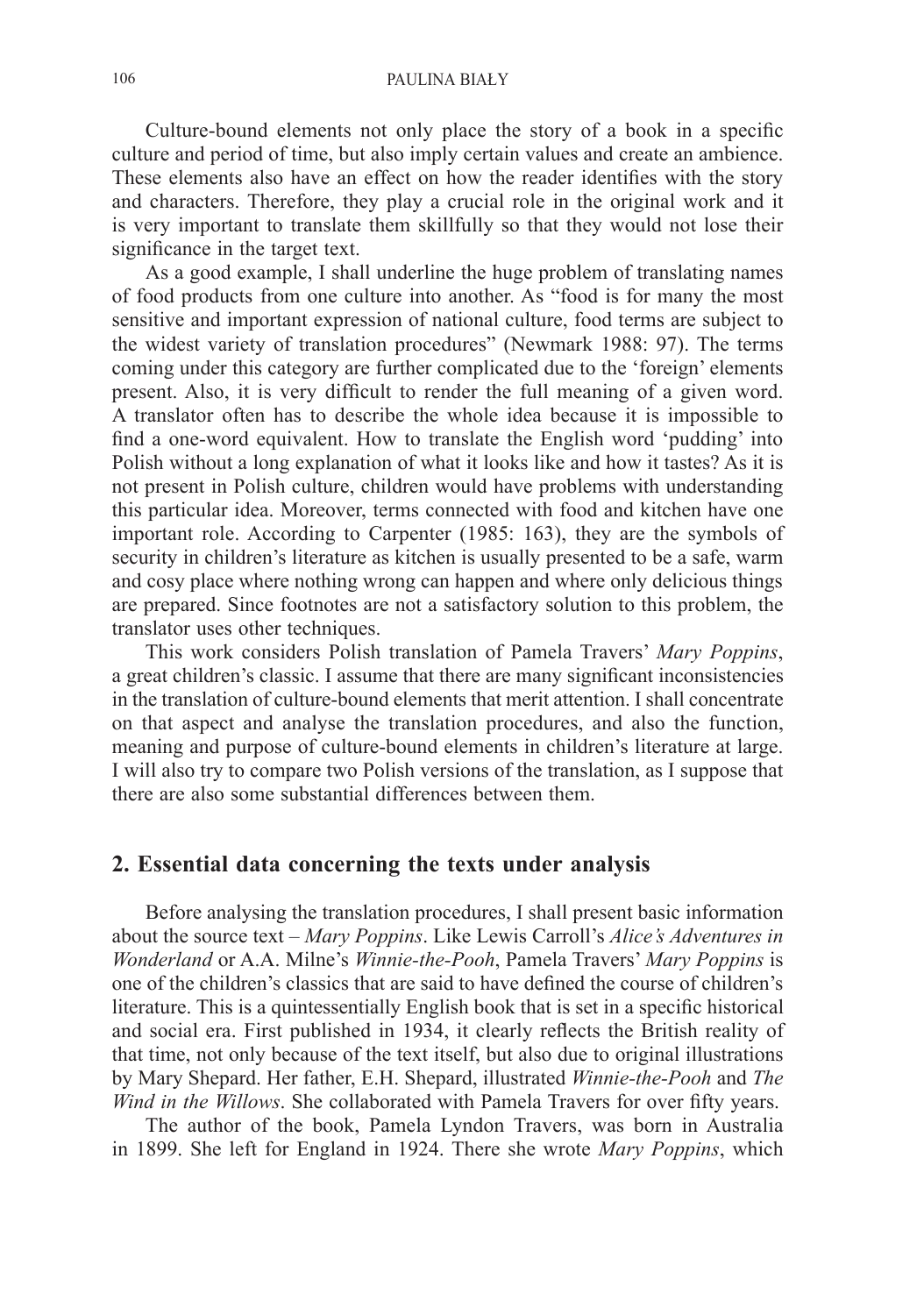occurred to be a great success. Later on, she published seven more books about the mystical and magical nanny and other novels, which were not related to that series. Mary Poppins' adventures have been adapted many times, including the 1964 film starring Julie Andrews. In 1977 Travers was made an Officer of the Order of the British Empire. She died in 1996, at the age of 96.

*Mary Poppins*, the first book of the whole series, tells the story of a mysterious, vain and acerbic English nanny, Mary Poppins. She is blown by the East Wind to Number Seventeen, Cherry Tree Lane in London, which is the Banks' household, to care for their children. The Banks family consists of Mr. Banks, his wife Mrs. Banks and their children Jane, Michael and baby twins John and Barbara. Each chapter of the book describes one particular adventure or story.

As far as the translation of *Mary Poppins* is concerned, I have chosen two versions of it to present differences and similarities between them. The differences basically arise from the period of time when the books were published.

The original book *Mary Poppins* was translated from English into Polish four years after its publication, in 1938, by Irena Tuwim, a sister of a famous Polish poet Julian Tuwim. She also translated *Winnie-the-Pooh* and many other stories for children. The early Polish editions of that book were entitled *Agnieszka*, but later, at the author's request, the original name was given back to the main character.

In my work I use the newest English edition published by HarperCollins in 2008 and two Polish translations. The first one, translated by Irena Tuwim and entitled *Agnieszka*, was illustrated by Polish illustrator Maria Orłowska and published in 1957. The second one, published in 2008, is entitled *Mary Poppins* and contains original illustrations by Mary Shepard. It is also Irena Tuwim's translation but it includes some changes and modifications made by the Julian Tuwim and Irena Tuwim Foundation, which was established by Julian Tuwim's daughter Ewa Tuwim-Woźniak and holds the copyright of their whole literary output.

## **3. A lexical and syntactic analysis of the target texts**

According to Adamczyk-Garbowska (1988: 30ff), translation, as every artistic text, functions on many levels. We may distinguish:

- Level denoted by lexis and syntax,
- Level denoted by stylistics,
- Level denoted by sociology and literature.

On the basis of those levels, the requirements of ideal translation may be defined as following:

- the translation should be equivalent to the original when it comes to all levels,
- the translation should constitute an integral whole (Adamczyk-Garbowska) 1988: 36).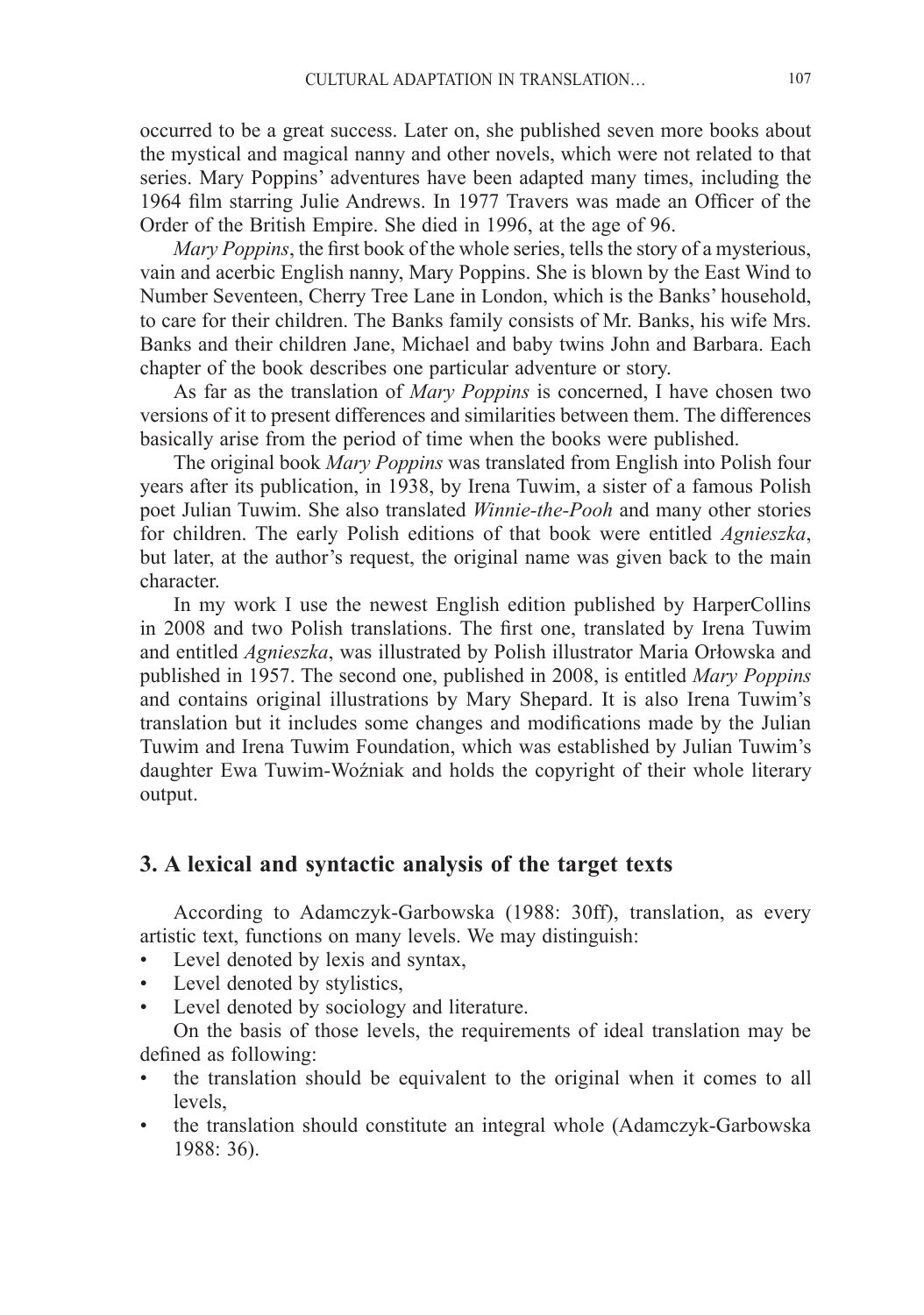Particular levels may be distinguished on the basis of the scope of issues they deal with (Adamczyk-Garbowska 1988: 31ff):

- Level denoted by lexis and syntax  $-$  deals mainly with such issues like understanding of the original text, faithfulness of translation, omissions, additions and other changes, methods of translating idioms, neologisms, puns, linguistic deformations, cultural and technical vocabulary as well as with the most frequent translation errors.
- Level denoted by stylistics covers types and ways of using the stylistic means and literary styles (which deal with problems such as the occurrence of dialects, slangs, archaic expressions, poems, etc.) in the original as well as in the translation.
- Level denoted by sociology and literature deals with such issues like the analysis of the influence of the target language literature on translation, comparison of various translations of one work, reactions of readers and critics towards translation, method of translation chosen by the translator (whether it is domestication or foreignization) as well as the addressee of the original in comparison with the one of the translation, illustrations in both the original and the translation.

Following Adamczyk-Garbowska, I will try to analyse particular aspects of translation, adopting her point of view.

#### **3.1. Difficulties, modifications and errors in translations**

At the beginning it must be stated that both translations of *Mary Poppins* are rendered very faithfully, with some exceptions only. The translator, Irena Tuwim did not find it difficult to understand the source text. Indeed, apart from some vocabulary, the text itself does not pose a serious problem for a skilled reader. In general, the language is quite simple and the grammar is not very complicated. Still, we can observe some difficulties, modifications and errors in translation. They may result from an insufficient command of English or just from conscious choice. Most often, the problem concerns the translation of specific English humour, as well as vocabulary, phraseology, syntax, some puns, idioms and sayings.

I shall present some chosen translation errors that occur in the version from 19571.

The sentence:

(1) *What on earth is happening?* (En 161)

is translated as:

(1b) *Co się wyprawia na tym świecie!* (Pla 166)2.

<sup>1</sup> For the sake of clarity, I shall mark examples taken from the original version as "En" (followed by the number of page), examples taken from the version translated in 1957 as "Pla", and examples taken from the version translated in 2008 as "Plb".

<sup>2</sup> Suggested translation: *Co się tu u licha dzieje!*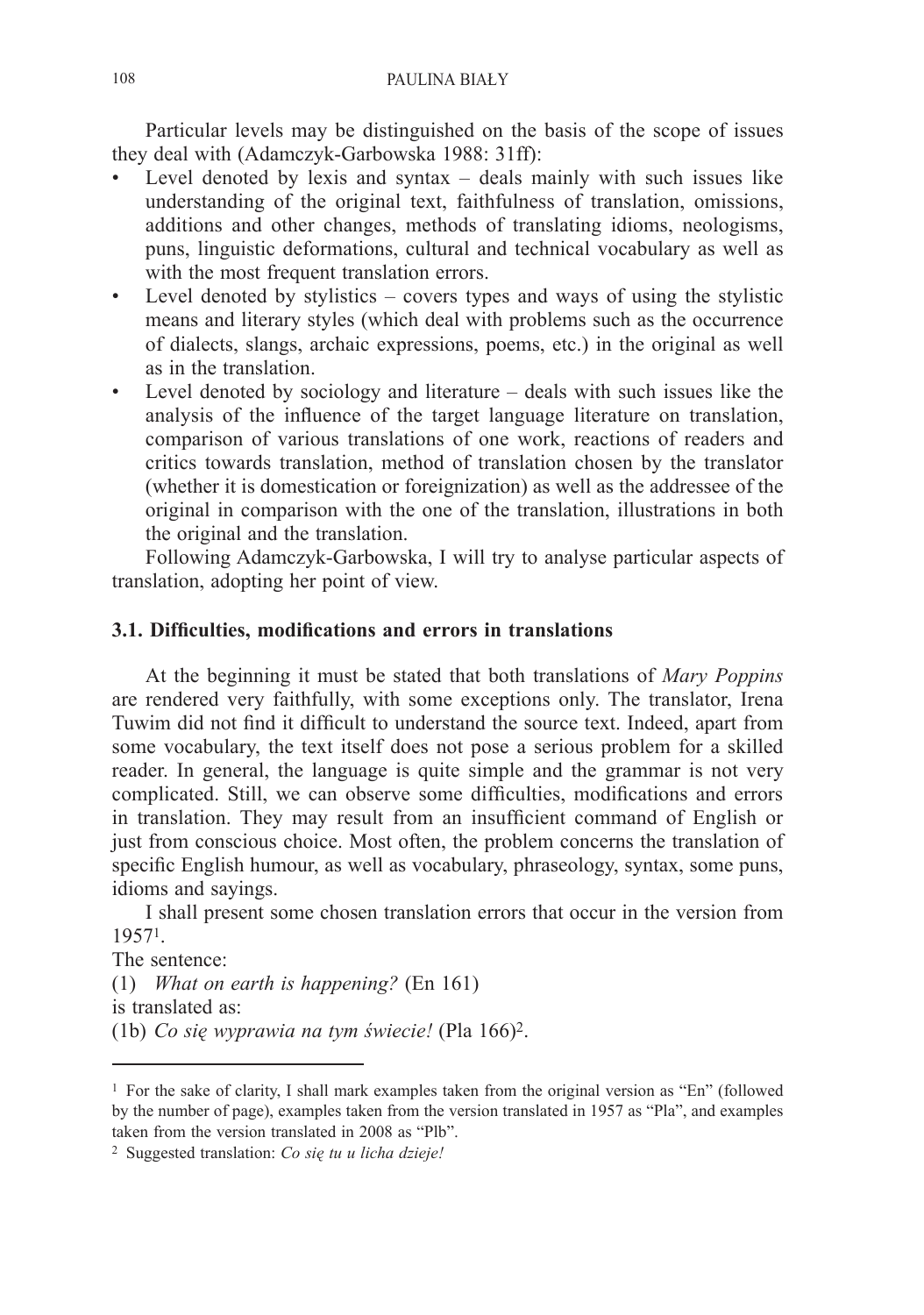Or another one:

(2) *I take the chance.* (En 106)

And the translated version:

- (2b) *To już jak los zdarzy.* (Pla 105)<sup>3</sup>
- As far as English humour is concerned, we come across a sentence:
- (3) *Don't believe we're going to get any summer at all – not that we ever did, of course.* (En 101)
- which is rendered as follows:
- (3b) *Nie wierzę, żebyśmy w tym roku mieli jeszcze lato. To nie to, co dawniej.* (Pla 100)4.

When it comes to vocabulary, the translator sometimes had some difficulties in rendering the proper meaning of lexical items which refer to English culture. In some situations she completely changes a given word: *Match Man* (En 26) – *sprzedawca papierosów* (Pla 18), *shilling* (En 15) – *napiwek* (Pla 7), *Nanny* (En 16) – *wychowawczyni* (Pla 7), *sponge cakes and doughnuts* (En 139) – *kruche ciasteczka* (Pla 140). However, there occurred some situations in which the translator employs a borrowing: *aeroplanes* (En 152) – *samoloty* (Pla 154) but also *aeroplany* (Pla 155) or *hall* (En 17) – *hall* (Pla 9), *hol* (Plb 13).

It could be stated that some other modifications in the Polish version result from the translator's attitude towards the text. English is concerned by many scholars to be the language for adults, and especially for men (Jespersen, 1972: 2). It is not as emotional as the Polish one (Wierzbicka, 1985: 166-169). Therefore, the translator wants to soften the text in order to adjust it to Polish standards. That is why the language of translation is more polite than the original one. What is more, the translator does not want to write about some events literally. Below there are some examples supporting this hypothesis:

Mary Poppins says angrily to a malicious pigeon:

- (4) *You ought to be in a pie* (En 97).
- And the translation is as follows:
- (5b) *Powinieneś być sroką* (Pla 95).
- The Nanny answers children's question about her visit at the Zoo:
- (6) *"I have all I need of zoos in this nursery, thank you," said Mary Poppins uppishly. "Hyenas, orang-utans, all of you. Sit up straight, and no more nonsense."* (En 150)

In Polish version we read:

(6b) *– Ma się rozumieć, że nie byłam. Także pomysł – powiedziała Agnieszka. – I proszę bardzo, jedz owsiankę i nie pleć głupstw!* (Pla 153)

Michael behaves very naughtily:

(7) *And at that he let out his foot and kicked Mrs Brill very hard on the shin, so that she dropped the rolling-pin and screamed aloud.* (En 77)

<sup>3</sup> Suggested translation: *Zaryzykuję.*

<sup>4</sup> Suggestes translation: *Nie wierzę, żebyśmy w tym roku mieli jeszcze lato – nie to, że w ogóle kiedykolwiek mamy, oczywiście.*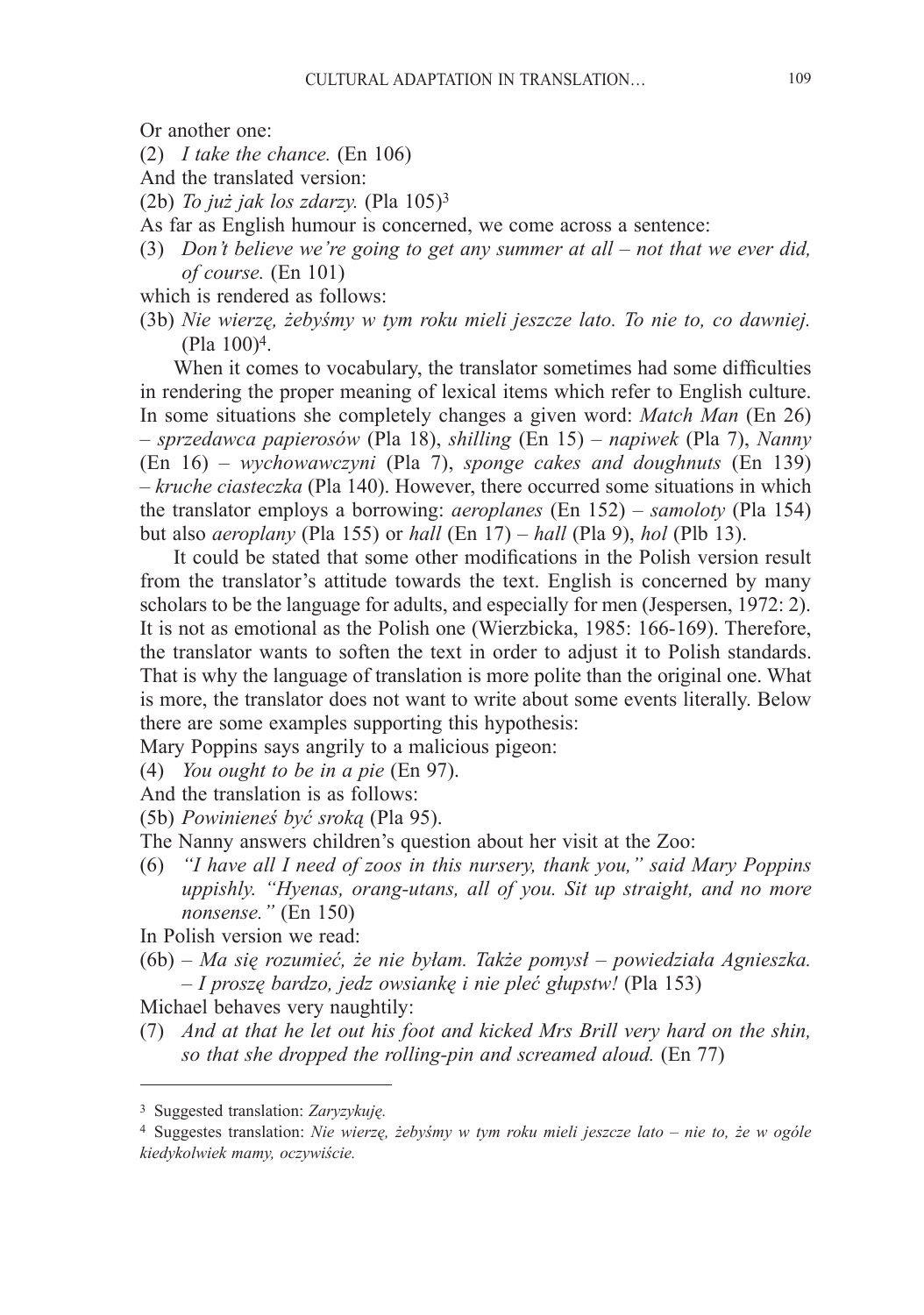In the version from 1957 we have:

(7b) *Na to Michaś wysunął nogę i tak sprytnie podstawił ją Jakubowej, że biedna kobieta zachwiała się, upuściła wałek i krzyknęła głośno.* (Pla 75)

In the version from 2008 the sentence is corrected:

(7c) *Na to Michaś wysunął nogę i tak kopnął Jakubową, że biedna kobieta zachwiała się, upuściła wałek i krzyknęła głośno.* (Plb 93)

There are also some changes in translation that may result from cultural differences between English and Polish tradition. For example in the original text there is a chapter entitled *Bad Tuesday* (En 75), whereas in Polish translation we come across the title *Feralny piątek* (Pla 73). I suppose this is because in Polish tradition we usually associate Friday with bad luck or misfortune.

Terminology connected with food is the next area of translator's modifications. In most cases they occur simply because of the fact that in Polish reality some names of food or notions connected with eating do not exist. That is why the translator has to replace them with familiar equivalents: *lunch* (En 109) – *obiad* (Pla 108), *deser* (Plb 135), *Afternoon Tea* (En 30), *tea* (En 37) or *tea time* (En 54) – *podwieczorek* (Pla 30), *apples-on-a-stick* (En 103) – *herbatniczki i ciastka z jabłkami* (Pla 102), *Yorkshire pudding* (En 139) – *zapiekanka z szynką* (Pla 141), *little flat rolls with the curly twists of crust on the top* (En 50) – *specjalny rodzaj precelków* (Pla 46). Only in few examples the names of food remain unchanged, but simply adapted to Polish morphology or phonology (*rum punch* (En 21) – *poncz rumowy* (Pla 14)).

Special attention must be paid to chapter *Bad Tuesday* in which Mary Poppins and the children use a compass to visit places all over the world in a remarkably short period of time. The original 1934 printing of the book contained a version emphasizing many cultural and racial stereotypes of Chinese, Inuit, Africans and Native Americans. Pamela Travers responded to criticism in that matter by revising the chapter in 1981 and including animal representatives instead of people. At the same time, original illustrator Mary Shepard altered the accompanying drawing of the compass to show a Polar Bear on the north, a Macaw on the south, a Panda on the east and a Dolphin on the west. What is interesting in Polish translation, while it is obvious that in 1957 edition we have the original version, is that in 2008 edition we still read about Mary Poppins having a conversation with people and not with the animals. Publishers of the book did not take this change into consideration and did not put it in the newest edition. That is why there is a complete difference between the most recent English and Polish versions of a story about the trip all over the world.

#### **3.2. Omissions in the target texts**

Throughout the text we come across some omissions introduced by the translator. In most cases they concern only those fragments which were impossible to translate into Polish or would be too difficult to understand for the target reader, e.g. the translator did not render some names of animals or plants which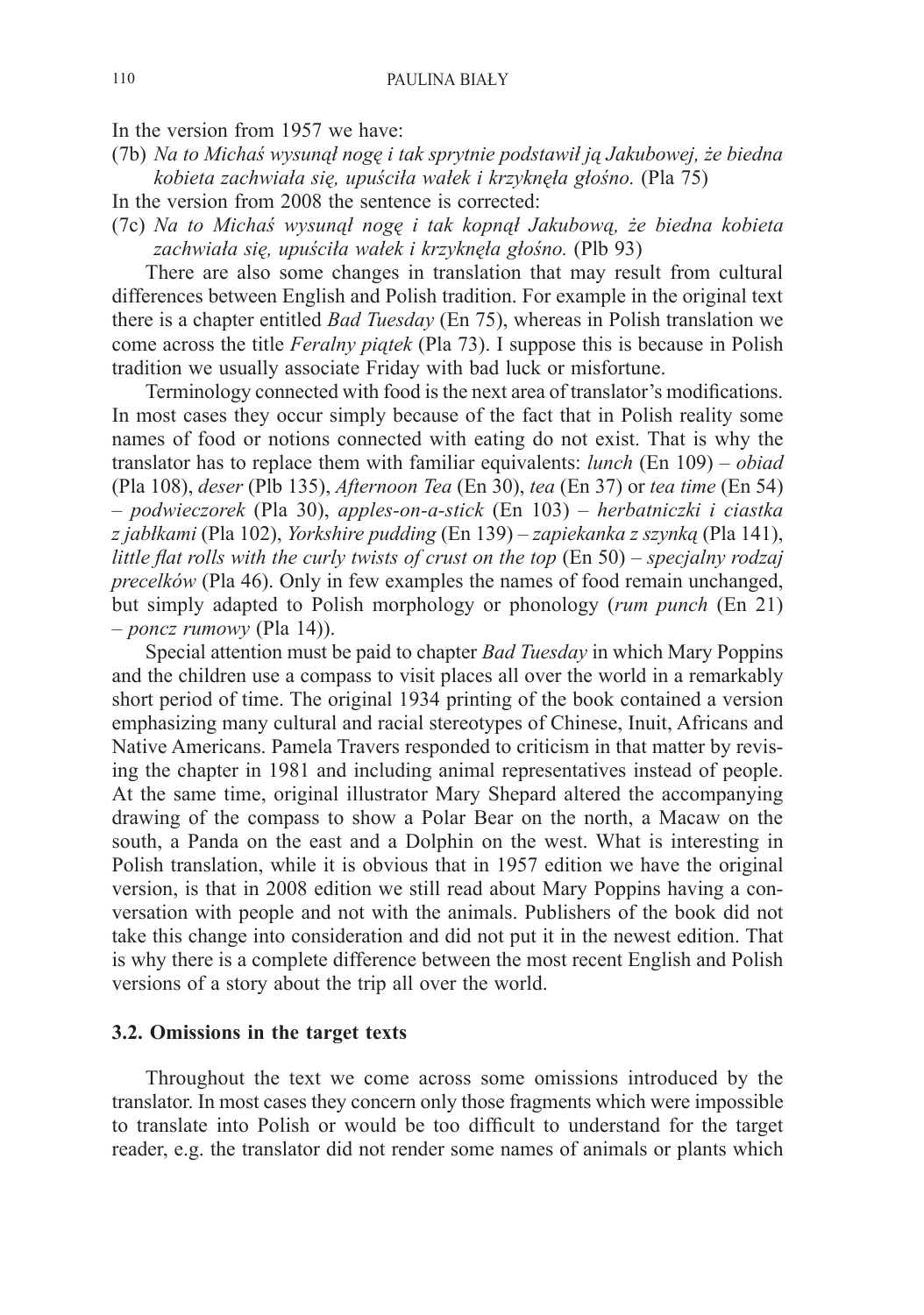are rare and unknown in Poland, e.g. *wombat* (En 136). There are also omissions of fragments containing cultural references, as it is in the case of a sentence expressing someone's anger: *(…) or my name's not Clara Brill.* (En 171). There was also a situation in which the translator changed the word *whelks* (En 31), which may be problematic for Polish readers, into *raki* (Pla 24), which sounds more familiar. That is why the translator also had to omit the rest part of a text because it describes a piece of cutlery used to eat whelks only: *"And your Pin!" He dusted the pin on his napkin and handed it to the Match Man.* (En 31).

Among other parts of a text omitted in the Polish version we can find proper names and names of places, but I will take it into deeper consideration in the section concerning methods of translation of proper names in detail.

#### **3.3. Translation of culturally marked words and expressions**

Elements of culture from the source text are sometimes very difficult to render in translation. In case of children's literature it is even more complicated, because the target audience may not be familiar with foreign terminology. In literature intended for adult readers it is possible to include footnotes or glossary at the end of a book, whereas in children's literature it may seem strange. Nevertheless, children are very open to new experiences and eagerly learn about foreign cultures, which do not surprise them at all. Just the opposite – strange names and places excite their curiosity and encourage them to discover new worlds.

#### **3.3.1. Notions of domestication and foreignization**

When working on a particular text, a translator must make a choice whether to make it more reader-friendly or rather preserve the exotic and the unknown in the target text. The choice of one of those two methods, known as domestication and foreignization, influence the whole process of translation because after choosing one option, the translator has to be consistent and stick to one method. This choice is rather difficult and the translator must consider many aspects before making decision. What is the most important issue is that culture-bound elements such as proper names or food items demonstrate not only into which culture the story is set but also create an atmosphere that reflects the values prevalent in that culture. It is then obvious that when such a book is translated into another language, the translator has to decide whether he or she wants to imply these same values for the target text readers, or whether he or she wants to make adaptations to the text in order to fit it better into the target culture. Here the crucial questions must be answered. If the culture-bound elements in the translation of such a text are foreignized, is the reader able to identify with the characters? On the other hand, if the cultural references of a story set in a specific culture are domesticated, does the book lose a part of its charm (Hagfors 2003: 118)?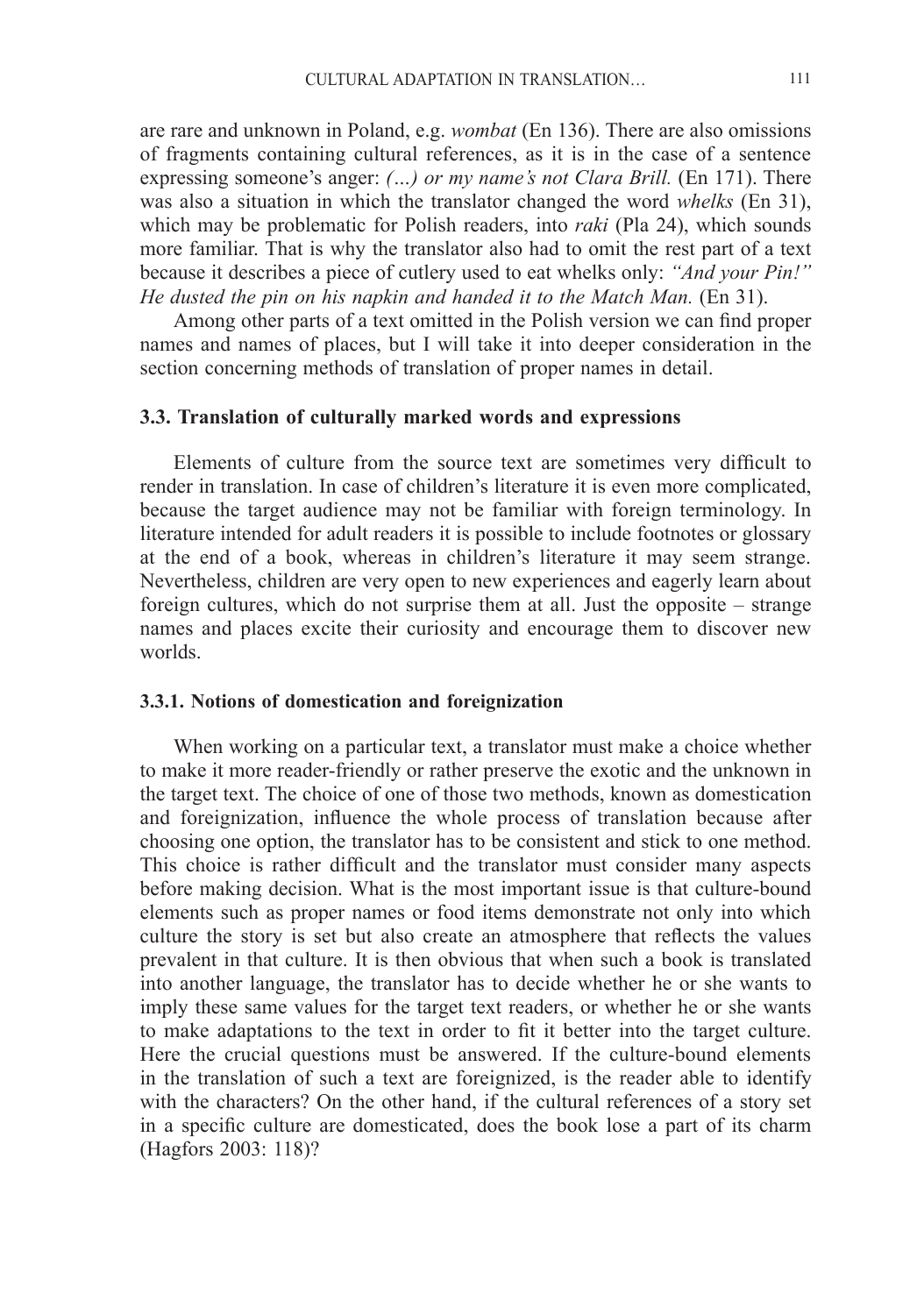Oittinen (2003: 129), following Lawrence Venuti, makes a clear division between those two technical terms. She states that "domestication accommodates itself to target cultural and linguistic values: through domestication, we adapt the text according to its future readers, culture, society, norms, and power relations", whereas foreignization "maintain traces of the original text, depict cultural differences and a foreign origin." Darja Mazi-Leskovar (2003: 254) also elaborates on these strategies of translation. For her, foreignization denotes "the conservation of significant amount of what is alien and unusual in the reading context of the new target audience but common, unique, distinctive or typical for the source culture." She also underlines the fact that "the foreign, strange or even the exotic retained in the text is expected to be a stimulus to reading". Domestication, on the other hand, "intervenes when the foreign and the odd is considered to represent a hindrance or barrier to the understanding of the text." She adds that "even if there were no conscious decision for domestication, there is a certain degree of it in every translation because of the differences between the languages of the source and the target text. Domestication refers to all changes performed on various levels of the text in order to enable the target readers, the members of another nation, living in another geographical reality, with a specific socio-historical experience and a unique cultural background to fully grasp the text." Oittinen aptly describes it as a very powerful means of "bringing the translation closer to the target-language readers by speaking a familiar language" (2000: 84). To put it briefly, domestication means substitution of an element characteristic for the target culture for an element characteristic for the source culture in order to make it sound more natural and comprehensible for the readers (Bednarczyk 2002: 63) whereas foreignization involves leaving this element of the source culture in its original form to make it sound exotic and, consequently, intriguing.

Having considered those two methods of translation, a translator must choose which one is better. There is no unanimous opinion on that matter, however, more linguists and translators opt for foreignization. Hagfors (2003: 125), for example, believes that translated children's literature can be either a means of "bridging cultural differences or of obscuring them." Therefore, if a translator chooses foreignization, a particular story can serve as a tool for learning about foreign cultures, times and customs and intrigue readers to find out more about them. Hagfors (2003: 125) claims that foreignized children's stories are "a way of drawing attention to cultural matters: to learn what is different and what is shared between the reader's culture and that in which the story is set". Another linguist, Isabel Pascua, states that the main task of a translator is to let his or her readers know more about the foreign. That is why she considers foreignization a better choice. In her opinion, a translator should keep in mind intercultural education and maintain the "cultural references" of the original text. Readers know that they are introduced to a foreign text and want to 'feel' that they are reading a translation with the exotic names, places, food, clothes or customs kept unchanged (Pascua 2003: 280). She gives an example of Spain, where a few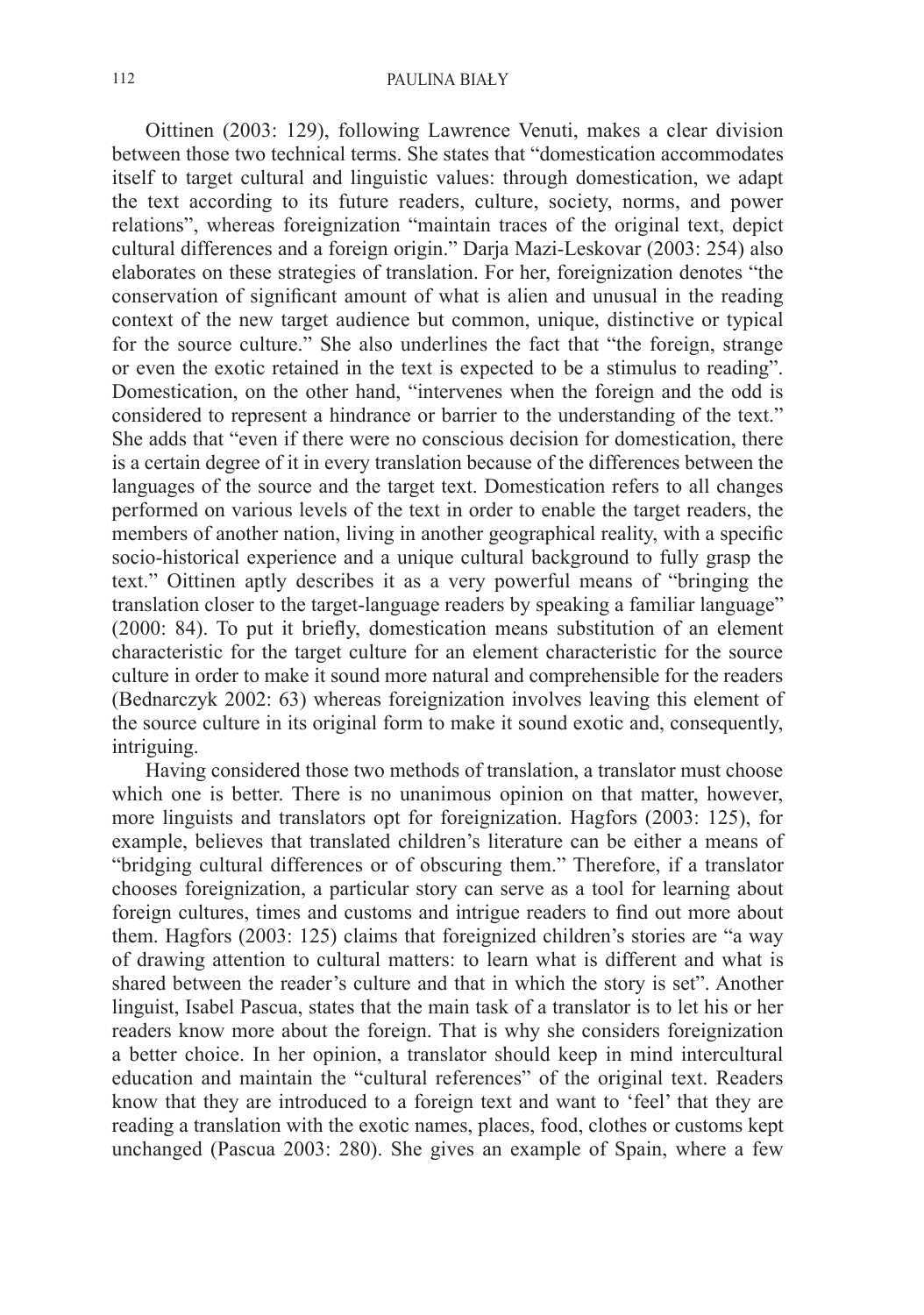decades ago translated texts were required to 'sound' very Spanish. Now the situation is different and the norms have changed. Nowadays, Spanish translators use foreignization because it emphasizes the different, which is essential when translating multicultural literature. Also Eva-Maria Metcalf is in favour of this method of translation. She believes that it is better to "keep intact much of the otherness of the foreign culture" in translations (2003: 326). Children can gain a broader vision by experiencing difference and in that manner their cross cultural knowledge increases. It is very important, especially now, when multiculturalism and globalization became common and widespread phenomena. However, more translators tend to domesticate their versions, especially when it concerns children's literature.

The term 'culturally marked words or expressions' includes many parts of vocabulary, such as: units of measurement, names of food, proper names, idioms, sayings, as well as literary, historical, political and social facts. Some of them are not troublesome for translators, but other may be even impossible to render in the target text (see sections 3.1 and 3.2).

Below, different parts of vocabulary and ways of translating them into Polish shall be presented.

#### **3.3.2. Idioms, proverbs, sayings and other fixed expressions**

Multiword expressions and interjections are inseparably connected with the language of particular nation. They may be used only within one culture as they reflect its features. That is why translators find it very difficult to render their meaning properly, as is exemplified below for the translation of *Mary Poppins* by Irena Tuwim:

| English original                                                                       | Polish translation                                 |
|----------------------------------------------------------------------------------------|----------------------------------------------------|
| Care killed a cat. (En 130)                                                            | <i>Indyk też myślał i zdechł.</i> (Pla 131)        |
| $()$ early to bed, early to rise makes a<br>man healthy, wealthy and wise?<br>(En 150) | $()$ wie, co wypada, a co nie wypada?<br>(Pla 152) |
| You'd talk the leg off a chair. (En 118)                                               | Zakrzyczałbyś cały świat! (Pla 118)                |
| <i>Strike me pink!</i> (En 30)                                                         | Jak pragnę zdrowia! (Pla 22)                       |
| What a load off my mind! (En 57)                                                       | Co za ciężar spadł mi z serca! (Pla 53)            |
| $()$ red as raspberries. $(En 69)$                                                     | () poczerwieniały jak buraki. (Pla 66)             |
| $()$ spit-spot $()$ (En 130)                                                           | $()$ raz-dwa $()$ (Pla 131)                        |
| Certainly, madam. (En 158)                                                             | Do usług. (Pla 162)                                |
| <i>dainty David</i> (En 96)                                                            | <i>hrabia</i> (Pla 94)                             |

Table 1. Translation of fixed expressions in *Mary Poppins*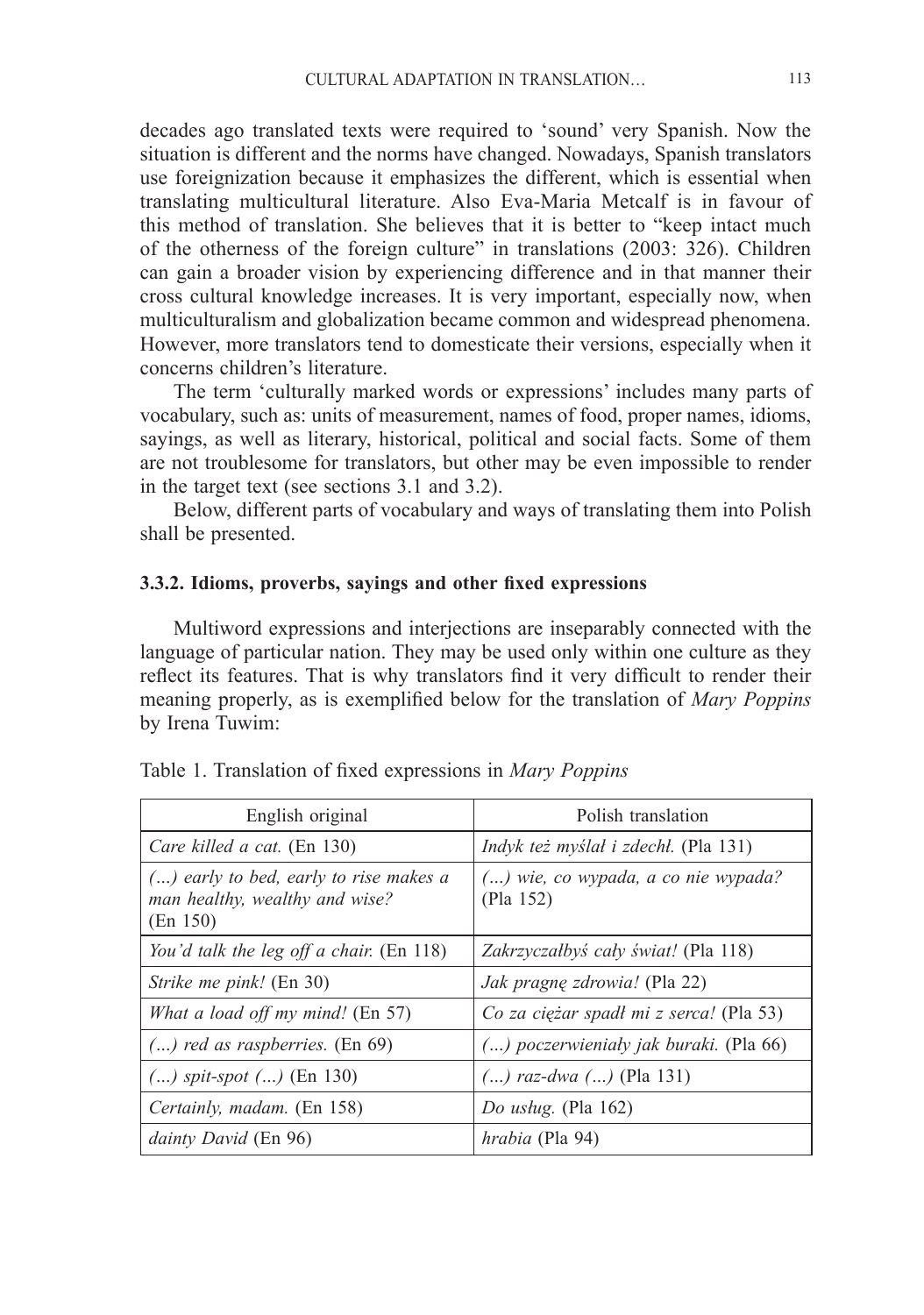| English original                                           | Polish translation                                                     |
|------------------------------------------------------------|------------------------------------------------------------------------|
| cowardy-custard (En 107)                                   | beksa (Pla 106)                                                        |
| cry-baby (En 107)                                          | galareta (Pla 106)                                                     |
| Bank Holidays (En 15)                                      | dni świąteczne (Pla 7)                                                 |
| Mr Know-All (En 55)<br>Mr Smarty (En 80)                   | pan Mądraliński (Pla 51, 77)                                           |
|                                                            |                                                                        |
| <i>Blast my vitals!</i> (En 139)                           | A niech to kule biją! Niech mnie<br><i>połamie!</i> (Pla 140)          |
| Blast my gizzard! (En 49)                                  | A niech to kule biją! (Pla 45)<br>A niech to wszyscy diabli! (Pla 139) |
| <i>Golly!</i> (En 29)                                      | Do pioruna! (Pla 22)<br>Dobra jest. (Pla 24)<br>Dobrze. (Plb 32)       |
|                                                            |                                                                        |
| $My$ goodness! (En 43)                                     | $M\acute{o}j$ Boże! (Pla 36)                                           |
| Good gracious! (En 68)                                     | Na Boga! (Pla 65)                                                      |
| My gracious, goodness, glory me!<br>(En 155)               | Wszelki duch Pana Boga chwali!<br>(Pla 158)                            |
| Oh, my Gracious, Glorious, Galumphing<br>Goodness! (En 47) | Ach, mily Boże, ach, mily Boże! (Pla 42)                               |
| Oh, Lordy, Lordy () (En 39)                                | Och, Boże, Bożyczku () (Pla 33)                                        |
| <i>Bless my soul</i> $()$ (En 41, 46)                      | Dalibóg () (Pla 34, 41)                                                |
| For all the world. (En 19)                                 | Dalibóg! (Pla 11)                                                      |
|                                                            |                                                                        |
| Hsssst! (En 142)                                           | Sss. (Pla 144)                                                         |
| "Cheerio!" (En 128)                                        | "czik-czirik" (Pla 129)                                                |
| Yay-yap! (En 54)                                           | Hau-hau (Pla 50)                                                       |
| Shoo! Shoo! (En 57)                                        | Kysz, kysz! (Pla 54)                                                   |
| Hulloh! (En 62)                                            | $O$ ! (Pla 59)                                                         |

The table clearly shows that in all cases the translator used Polish equivalents to the original forms of idioms, sayings, proverbs, as well as expressions of religious character and words expressing sounds made by animals and people.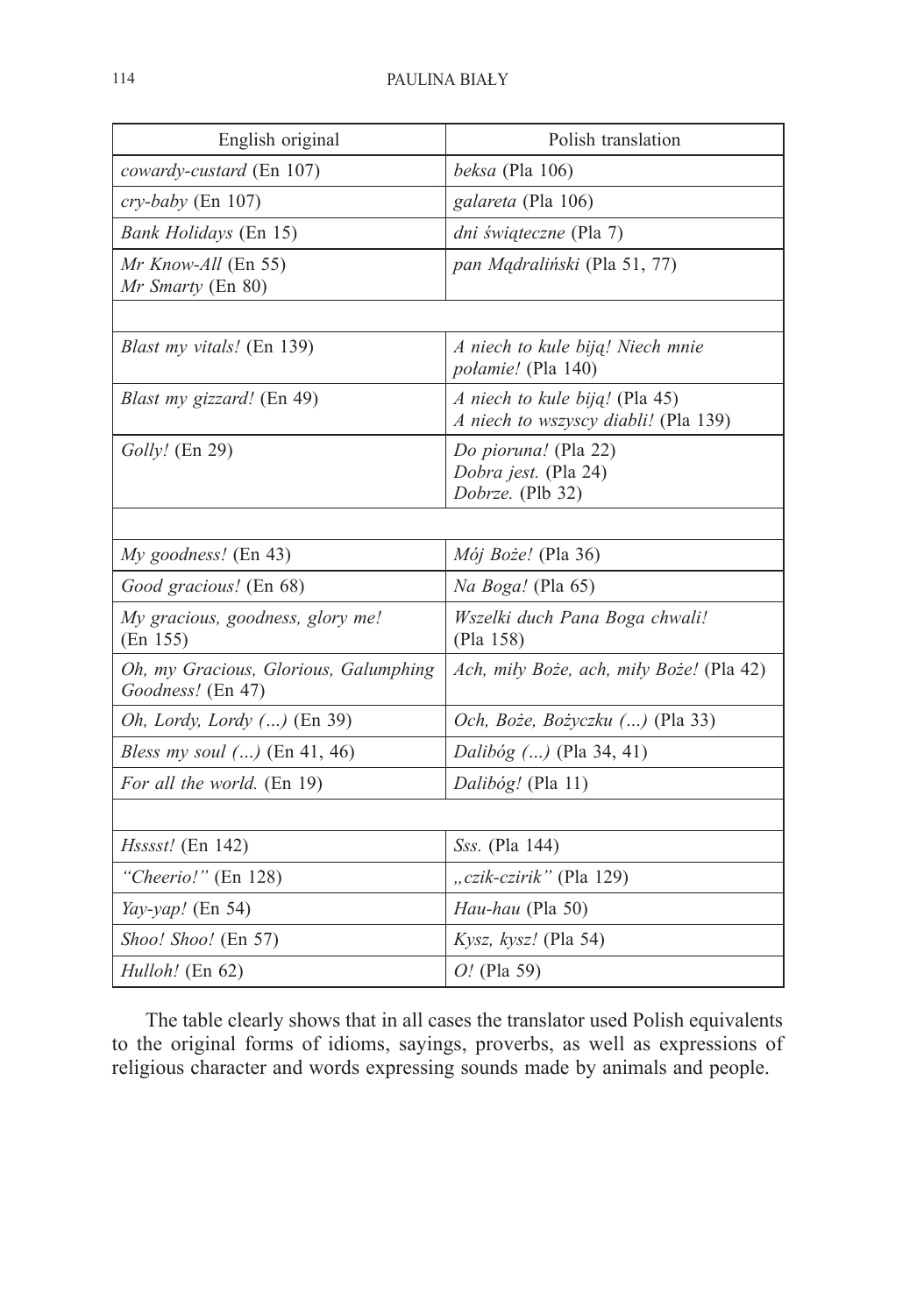#### **3.3.3. Polite phrases, forms of address and formulaic expressions**

In every language we can find distinctive methods of addressing people. However, there is a substantial difference between Polish and English when it comes to politeness in conversation.

In her work, Jentsch (2006) points out an important issue of translating English word 'you' as titles and forms of address can also be problematic in translation. She believes that it is a further challenge to the translator to translate this form of address into a language that has more than one equivalent for this word. The reason for that is such a translation should appropriately render the universal 'you' of English to specific forms, which in the target language denote the relationship of the speakers to each other and contribute to the readers' sense of characterization (Jentsch 2006: 191).

| English original                        | Polish translation                                                         |
|-----------------------------------------|----------------------------------------------------------------------------|
| You $(En 17)$                           | Panienka (Pla 10)<br>panna (Pla 54)<br><i>panicz</i> (Pla 74)              |
| 'You girls' (En 157)                    | <i>Moje Dziewczęta</i> (Pla 161)                                           |
| <i>Master Michael</i> (En 171)          | <i>panicz</i> (Pla 176)                                                    |
| <i>Miss Jane</i> (En 171)               | panna Janeczka (Pla 176)                                                   |
| <i>Mister</i> (En 31)                   | <i>szanowny pan</i> (Pla 24)                                               |
| <i>Moddom</i> (En 30)                   | łaskawa pani (Pla 24)                                                      |
| $ma'$ am (En 25)                        | <i>proszę pani</i> (Pla 17)                                                |
| your Majesty (En 67)                    | <i>Wasza Królewska Mość</i> (Pla 64)                                       |
| Oh, no – please. $()$ Please! $(En 21)$ | $O$ , nie, bardzo przepraszam! $()$<br><i>Przepraszam bardzo!</i> (Pla 14) |
| $()$ How do you do! (En 19)             | $()$ Dobry wieczór. (Pla 11)<br>Dzień dobry pani. (Pla 30)                 |
| Goodbye. (En 161)                       | Zegnajcie! (Pla 165)<br><i>Zegnaj</i> (Pla 165)                            |
| Au revoir. (En 172)                     | <i>Au revoir.</i> (Pla 177)                                                |

Table 2. Translation of polite phrases in *Mary Poppins*

Polish is much more diverse than English when it comes to polite phrases. Translators must be very careful as to the appropriate form to be used in a given context. Here, Irena Tuwim uses Polish equivalents to English form 'you', and not the version 'ty'. The same method concerns other polite expressions. Only when it comes to phrases from languages different than Polish and English, she leaves the original form.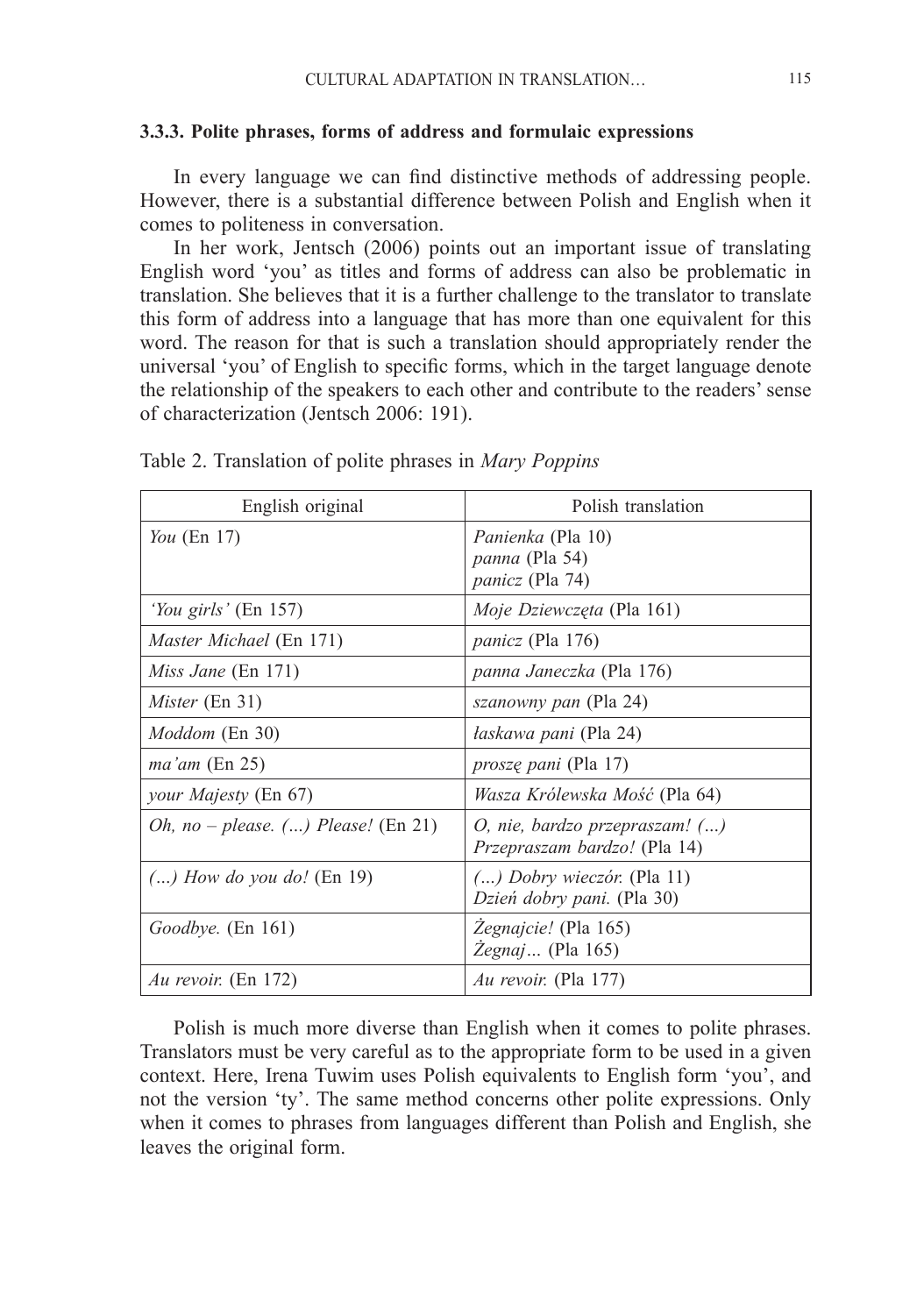#### **3.3.4. Other culturally marked expressions**

Below we can see that the translator used Polish equivalents to render some cultural phenomena.

| Table 3. Translation of culturally marked expressions in <i>Mary Poppins</i> |  |  |
|------------------------------------------------------------------------------|--|--|
|------------------------------------------------------------------------------|--|--|

| English original                 | Polish translation                            |
|----------------------------------|-----------------------------------------------|
| Christmas (En 160)               | <i>święta</i> (Pla 164)<br>Gwiazdka (Pla 164) |
| <i>Father Christmas</i> (En 152) | św. Mikołaj (Pla 155)                         |
| <i>polka</i> (En 65)             | <i>polka</i> (Pla 62)                         |
| <i>Highland Fling</i> (En 65)    | zbójnicki (Pla 62)                            |
| Sailor's Hornpipe (En 65)        | <i>taniec marynarzy</i> (Pla 62)              |

In case of names of dances she applies various methods. In the first example the situation was simple as there is the same name for that dance in Polish and English. In case of the last example she just described the dance without naming it.

## **3.3.5. Proper names**

In the story we find several names of real-life historical persons and fictional characters. Is it possible to render them in the target text? Is it necessary to translate them at all? Obviously, there is a good reason to translate names if they have a meaning relevant to the story but children can and do take delight in the sound and shape of unfamiliar names. Would a name Harry Potter sound so attractive if it was Henio Garncarz in the Polish translation of a famous series of books by J. K. Rowling? This is a matter of translation, of course. A translator must deal with a question: how to render proper names correctly so that they would not lose their importance as they indicate many relevant issues.

Christiane Nord (2003) states in her work that an important function of proper names in fiction is to indicate in which culture the plot is set. Apart from that, they identify an individual referent. If we are familiar with the culture in question, a proper name can tell us whether the referent is a female or male person, can inform us about their age or geographical origin within the same language community or from another country. It can also indicate whether the referent is a person or an animal. Sometimes authors use names which explicitly describe the referent in question. It can be a description of the character of a protagonist, his or her physical appearance or habits that he or she has. Furthermore, in some cultures, there is the convention that fictional proper names can serve as "culture markers" (Nord 2003: 184), that is, they implicitly implicate to which culture the character belongs. What is more, to find a name for their fictional characters,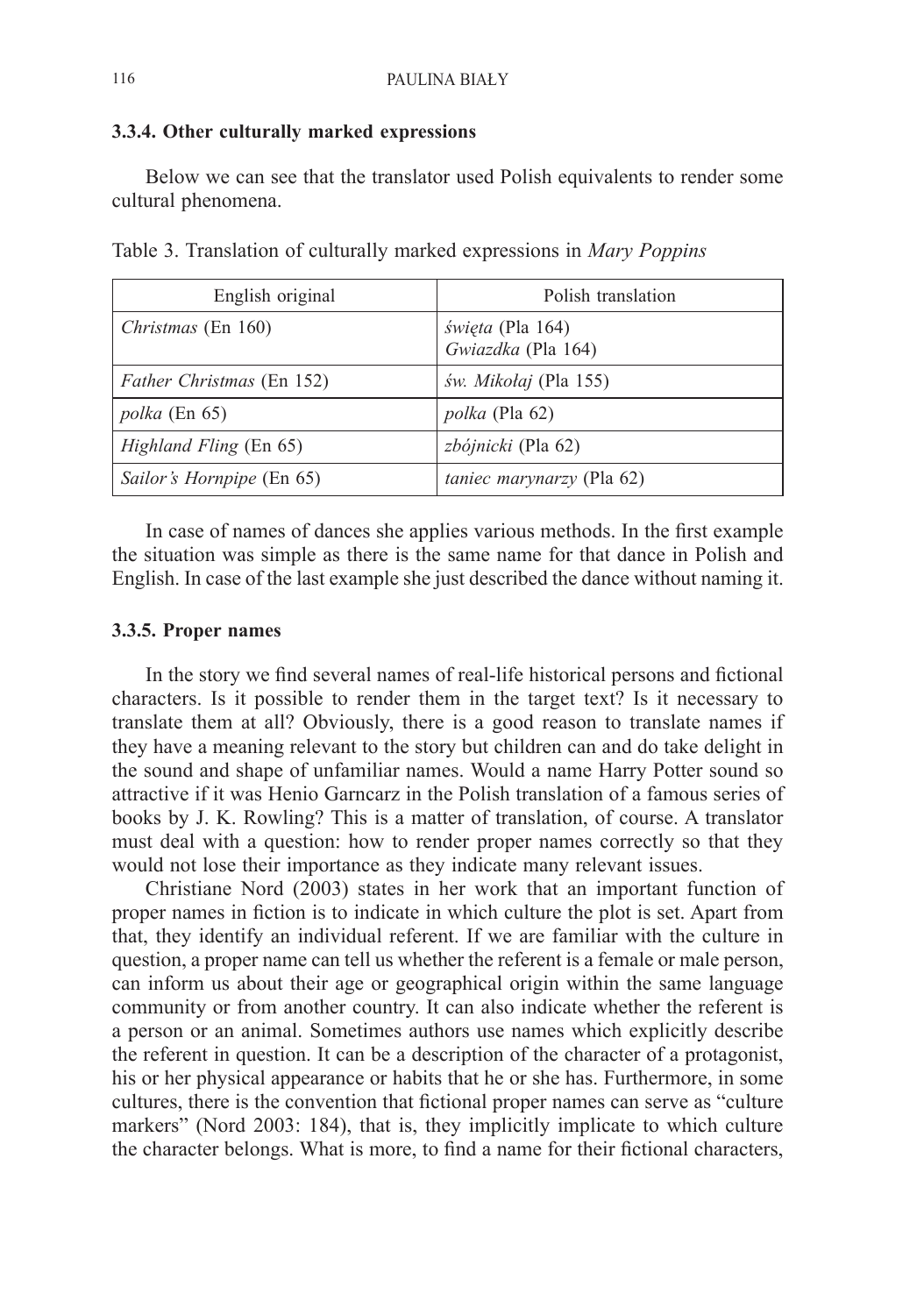authors can either use the whole repertoire of names existing in their culture or invent new, fantastic, absurd or descriptive names for the characters they create. There is no name in fiction without some kind of author's intention behind it, although, of course, this intention may be more obvious to the readers in one case than in another (Nord 2003: 182ff). That is why translators often find it difficult to deal with translation of them. To render the appropriate meaning, they use various strategies which "entail different communicative effects" (Nord 2003: 182) for the readers. Nord lists the most frequent ones:

- Non-translation;<br>• Non-translation
- Non-translation that leads to a different pronunciation in the target language;
- Transcription or transliteration from non-Latin alphabets;
- Morphological adaptation to the target language;
- Cultural adaptation;
- Substitution.

Nord also notes that translators do not always use the same techniques with all the proper names of a particular text they are translating.

As far as geographical names are concerned, they often have specific forms in other languages (exonyms), which may differ not only in pronunciation or spelling, but also with respect to morphology or seem to be different lexical entities. Some are literal translations, and others go back to ancient Latin forms (Nord 2003: 184).

In her work, Nord claims that there are no rules for the translation of proper names. Nevertheless, there is a convention to use the target-culture exonym of a source-culture name, if, of course, there is one. The reason for that is: "wherever the function of the proper name is limited to identifying an individual referent, the main criterion for translation will be to make this identifying function work for the target audience" (Nord 2003: 184). If a translator prefers to use the sourceculture form, he or she may do it as long as it is clear what place the name refers to. According to Nancy K. Jentsch (2006: 191), names which are readily understood by the target audience and those that have no further significance can and should be left in the original.

There is one more problem connected with translation of proper names. It is known that there are some names that exist in the same form both in the source and the target culture. This seems to make a translator's work easier but, after careful consideration, it is some kind of a trap for him or her as the character changes 'nationality' just because the name is pronounced in a different way. An English *Robert* thus turns into a Polish *Robert*, which may interfere with the homogeneity of the setting if some names are 'bicultural' and others are not (Nord 2003: 185). This is a very common problem in the translation of children's books, especially if there is a pedagogical message underlying the plot. "A story set in the receiver's own cultural world allows for identification, whereas a story set in a strange, possibly exotic world may induce the reader to stay 'at a distance'" (Nord 2003: 185). It depends on the politics of the country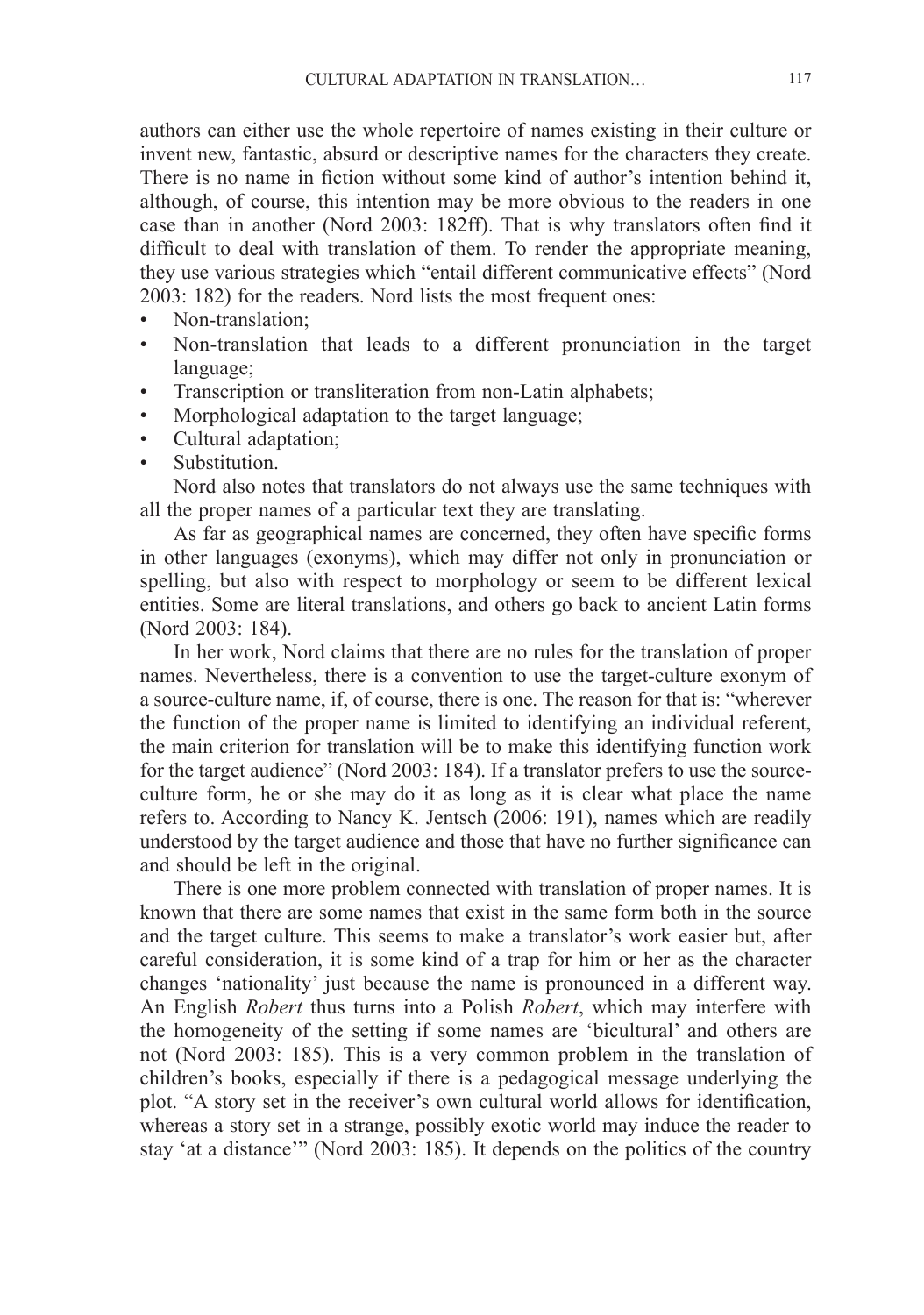which the translator comes from whether the culture markers – and proper names unquestionably belong to this category – are domesticated or foreignized.

The list of proper names used in *Mary Poppins* is presented in Table 4:

| English original              | Polish translation                                         |
|-------------------------------|------------------------------------------------------------|
| Mary Poppins (En 18)          | Agnieszka (Pla 11)<br>Mary Poppins (Plb 16)                |
| <i>Mr Banks</i> (En 13)       | pan Banks (Pla 5)<br>Tatuś (Pla 8)                         |
| Mrs Banks (En 14)             | pani Banks (Pla 6)                                         |
| Jane (En 14)                  | Janeczka (Pla 6)                                           |
| Michael (En 14)               | Michas (Pla 6)                                             |
| Miss Jane Banks (En 143)      | <i>panna Janina</i> (Pla 145)                              |
| Master Michael Banks (En 143) | pan Michał Banks (Pla 145)                                 |
| <i>John</i> (En 14)           | $Jas$ (Pla 6)                                              |
| <i>Barbara</i> (En 14)        | <i>Basia</i> (Pla 6)                                       |
| <i>Mrs Brill</i> (En 14)      | Jakubowa (Pla 6)                                           |
| Ellen (En 14)                 | Helenka (Pla 6)                                            |
| <i>Robertson Ay</i> (En 14)   | <i>Macius</i> (Pla 6)                                      |
| Katie Nanna (En 14)           | wychowawczyni Kasia (Pla 6)                                |
| <i>Admiral Boom</i> (En 15)   | <i>admirał Bum</i> (Pla 7)                                 |
| <i>Bert</i> (En 27)           | <i>Bobi</i> (Pla 19)<br><i>Bobby</i> (Plb 26)              |
| <i>Herbert Alfred</i> (En 27) | Omitted                                                    |
| Mr Wigg (En 35)               | <i>pan Perukka</i> (Pla 28)                                |
| Albert (En 37)                | <i>Albert</i> (Pla 31)                                     |
| Mrs Wigg (En 37)              | <i>pani Albertowa</i> (Pla 30)                             |
| Miss Persimmon (En 37)        | panna Persimon (Pla 30)<br><i>panna Persimmon</i> (Plb 38) |
| $Amy$ (En 40)                 | Omitted                                                    |
| $Emily$ (En 43)               | Emilka (Pla 37)                                            |
| <i>Miss Lark</i> (En 49)      | panna Skowronek (Pla 45)                                   |
| <i>the Bird Woman</i> (En 93) | <i>Ptaszniczka</i> (Pla 91)                                |
| <i>Flossie</i> (En 94)        | Micia (Pla 91)                                             |

Table 4. Translation of proper names in *Mary Poppins*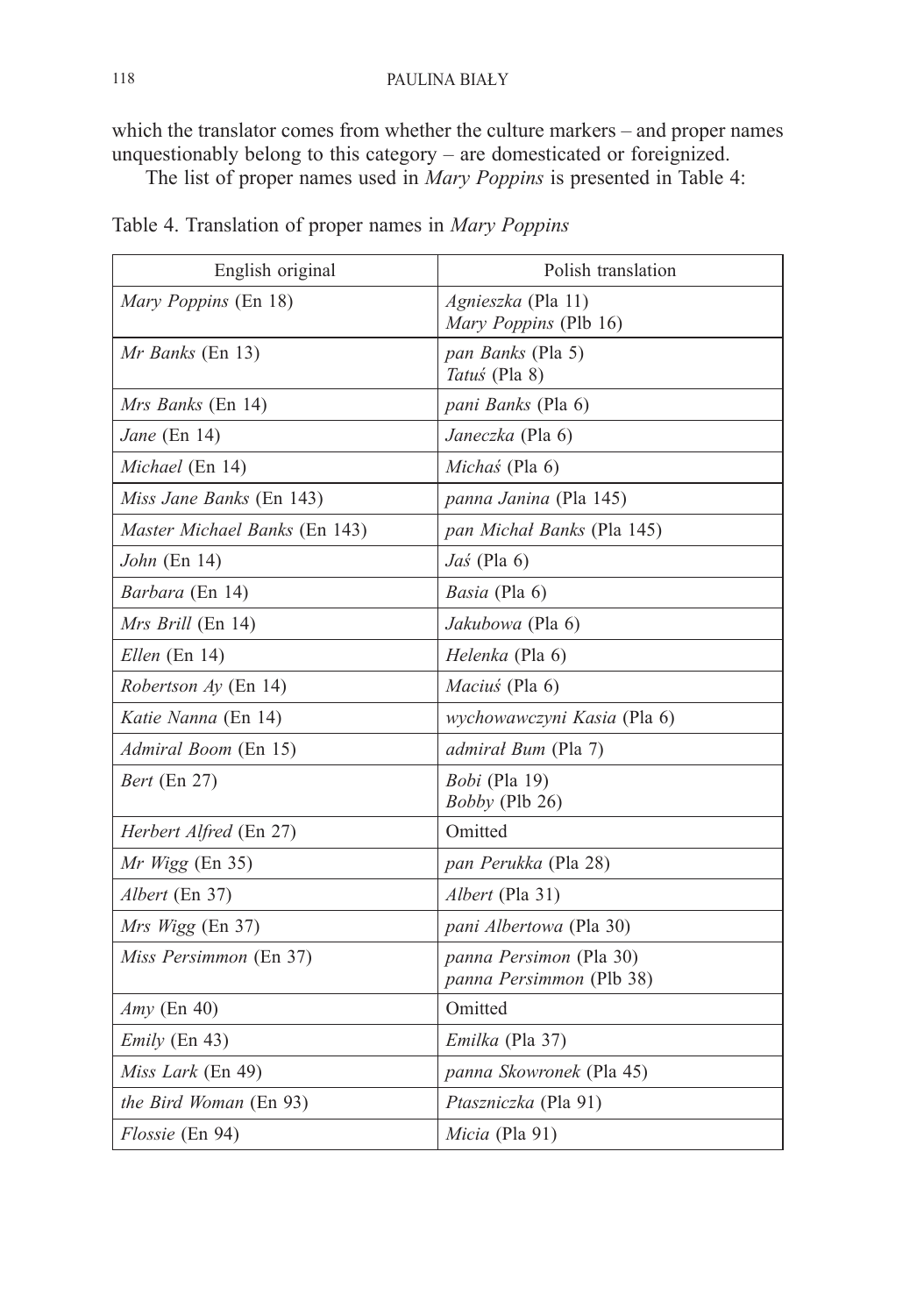| English original                                  | Polish translation                                       |
|---------------------------------------------------|----------------------------------------------------------|
| Mrs Jackson (En 94)                               | pani inżynierowa (Pla 91)<br><i>pani Smith</i> (Plb 114) |
| Wren (En 94)                                      | Mysikról (Pla 92)                                        |
| <i>Jenny</i> (En 94)                              | Omitted                                                  |
| Mrs Corry (En 99)                                 | Bajkosia (Pla 98)                                        |
| Fannie (En 103)                                   | Frania (Pla 102)                                         |
| <i>Annie</i> (En 103)                             | Ania (Pla 102)                                           |
| <i>Barbarina</i> (En 126)<br>Barbie dear (En 127) | <i>Basieńka</i> (Pla 127)                                |
|                                                   |                                                          |
| Pleiades (En 156)                                 | <i>Plejady</i> (Pla 160)                                 |
| Maia (En 156)                                     | <i>Maja</i> (Pla 160)                                    |
| <i>Electra</i> (En 156)                           | Elektra (Pla 160)                                        |
| <i>Merope</i> (En 156)                            | <i>Merope</i> (Pla 160)                                  |
| Taygete (En 158)                                  | Tajgete (Pla 162)                                        |
| Alcyone (En 158)                                  | Alcjona (Pla 163)                                        |
| <i>Celáno</i> (En 159)                            | Celena (Pla 163)                                         |
| <i>Sterope</i> (En 159)                           | Steropa (Pla 163)<br><i>Sterope</i> (Plb 201)            |
|                                                   |                                                          |
| Lizzie (En 130)                                   | <i>Kasia</i> (Pla 131)                                   |
| Andrew (En 49)                                    | Duduś (Pla 45)                                           |
| <i>Willoughby</i> (En 59)                         | <i>Anastazy</i> (Pla 56)                                 |
| <i>the Red Cow</i> (En 63)                        | <i>Krasula</i> (Pla 60)                                  |
| <i>the Red Calf</i> (En 64)                       | mała Krasulka (Pla 61)                                   |
| Hamadryad (En 142)                                | wąż Okularnik (Pla 144)                                  |
| Barnacle goose (En 147)                           | gęś (Pla 150)                                            |
|                                                   |                                                          |
| Christopher Columbus (En 105)                     | Krzysztof Kolumb (Pla 104)                               |
| <i>William the Conqueror</i> (En 106)             | <i>Wilhelm Zdobywca</i> (Pla 105)                        |
| Alfred the Great (En 108)                         | Alfred Wielki (Pla 107)                                  |
| Guy Fawkes (En 111)                               | król Ćwieczek (Pla 110)                                  |
| Queen Elizabeth (En 27)                           | królowa Elżbieta (Pla 19)                                |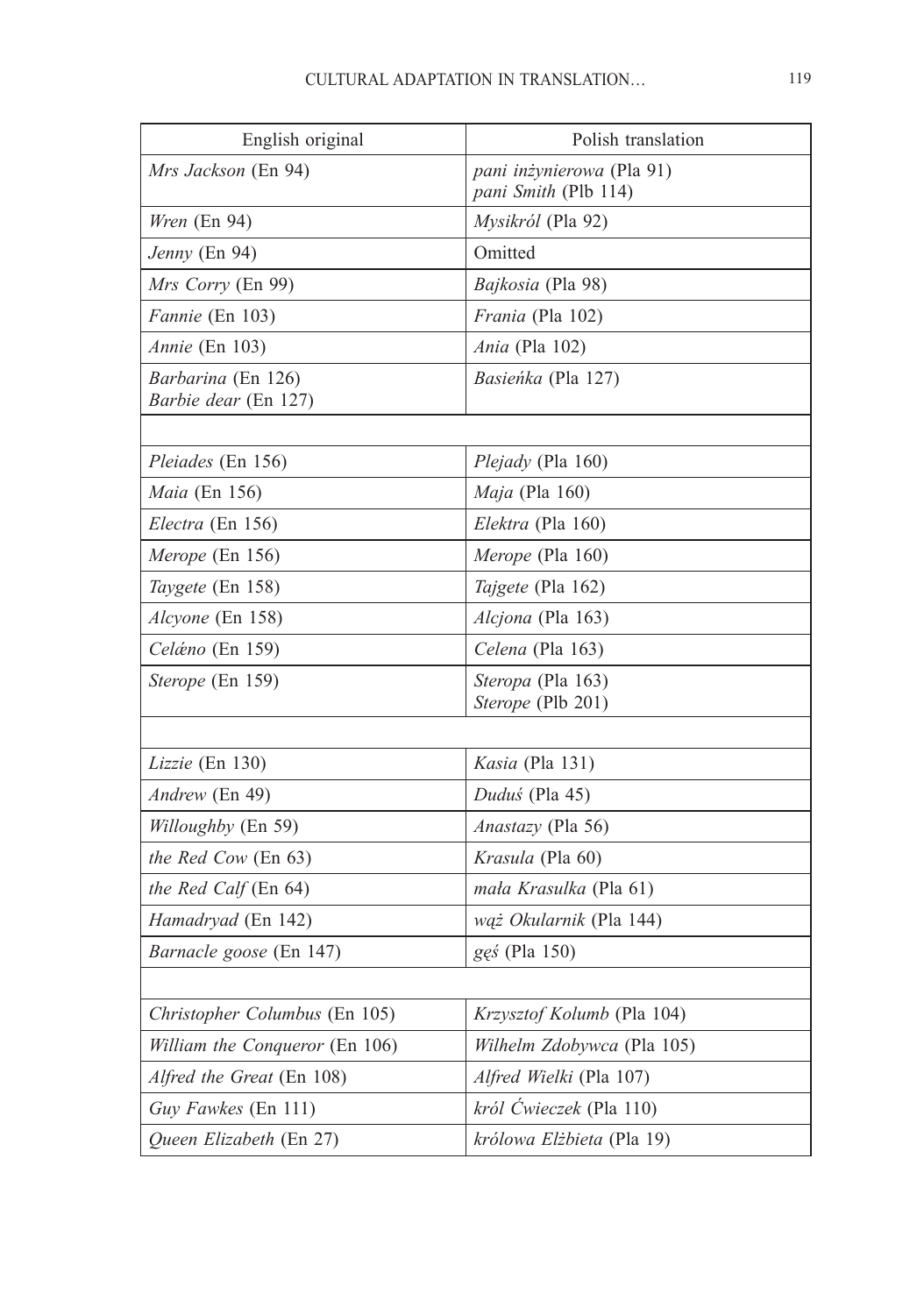| English original                      | Polish translation                                                  |
|---------------------------------------|---------------------------------------------------------------------|
| <i>Prime Minister</i> (En 56)         | <i>burmistrz</i> (Pla 52)                                           |
| Cinderella (En 33)<br>Coster (En 109) | <i>Kopciuszek</i> (Pla 27, 108)<br>omitted in the version from 2008 |
| <i>Robinson Crusoe</i> (En 33)        | <i>Robinson Cruzoe</i> (Pla 27)                                     |
|                                       |                                                                     |
| Dover Sole (En 100)                   | sola (Pla 99)                                                       |
| <i>Morning Paper</i> (En 14)          | "Dziennik Poranny" (Pla 6)                                          |
| <i>The Times</i> (En 157)             | gazeta (Pla 162)                                                    |
| <i>Sunlight Soap</i> (En 20)          | $mydto$ (Pla 12)                                                    |
| Lifebuoy soap (En 153)                | <i>mydło glicerynowe</i> (Pla 156)                                  |
| <i>Vinolia soap</i> (En 153)          | <i>mydło lanolinowe</i> (Pla 156)                                   |
| Meccano set (En 153)                  | klocki (Pla 156)                                                    |
| <i>Swiss-Robinsons</i> (En 159)       | Robinsonowie Szwajcarscy<br>(Pla 163)                               |
| "Mary Poppins by Bert" (En 172)       | " <i>Agnieszka"</i> (Pla 177)                                       |

In the case of translation of proper names on the example of *Mary Poppins* we can clearly see that it is a possible operation, but also that there is no consistency in choosing one method. The translator rendered the meaning in various ways. Below, the most important issues I came across while reading the three versions shall be discussed.

First of all, we shall look at the titles of the books. It is well known that the title has significant implications for translation and the way it is rendered shows the general tendency of the translator. Here, the title refers to the name of a main protagonist of the whole story, that is to the nanny. The name is then used throughout the text. In the older translated version from 1957 we see a completely changed name that has nothing in common with the original one. 'Agnieszka' is a typical Polish name, that is why it can be suggested that the translator purposely wanted to make the whole story more familiar to the target audience. What is more, in socialist Poland signs of the Western world were unwelcome and translators had to submit to the current authority in order to have their books published. In the newest version from 2008 we observe a tendency to leave the original character of the book by replacing the title *Agnieszka* with *Mary Poppins*. Nowadays, in the time of globalization, when people tend to use foreign expressions in everyday life and the occurrence of strange proper names on the covers of books does not surprise anyone, the original title seems to be even more encouraging than the postwar version, considered by many as old-fashioned and outdated.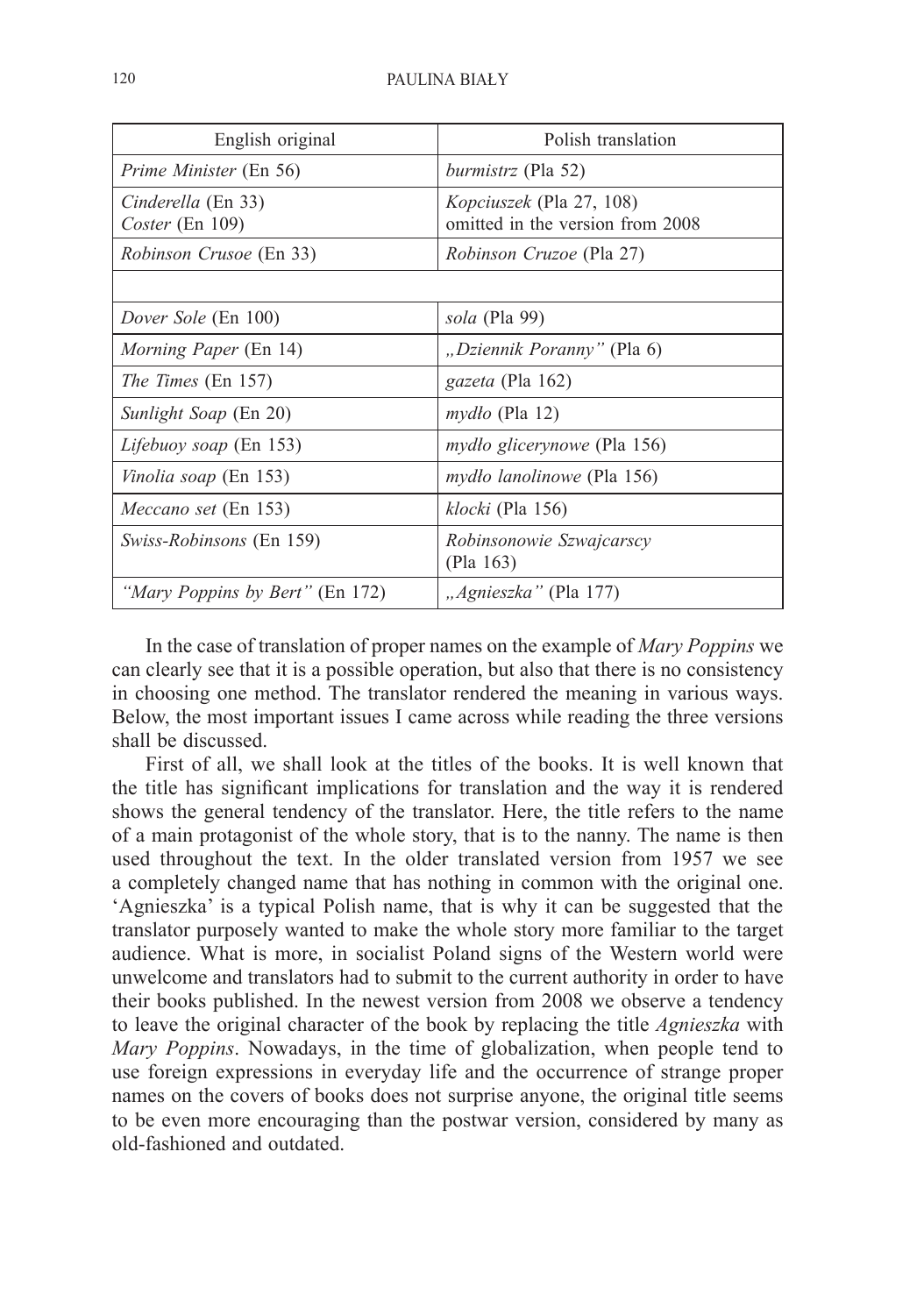When it comes to proper names appearing in the book, we can see a broad spectrum of translation methods. Sometimes the name remains unchanged (*Banks* – *Banks*) but in most cases it is replaced with Polish equivalent or exonym (*Katie* – *Kasia*, *Electra* – *Elektra*, *the Bird Woman* – *Ptaszniczka*, *William the Conqueror* – *Wilhelm Zdobywca*, etc.). Also, it is a common practice to use a diminutive form of a name which in the original version was given in a full way: *Michael* – *Michaś*, *John* – *Jaś*, *Ellen* – *Helenka* etc. In general, most proper names are polonized in translated version and, because of that, they lose their British character. Sometimes they are substituted with a completely different form that cannot be associated with the original one in any way: *Mrs Brill* – *Jakubowa*, *Robertson Ay* – *Maciuś*, *Willoughby* – *Anastazy*, *Guy Fawkes* – *król Ćwieczek*. In some cases they are adapted to Polish by using a description of a particular name instead of an equivalent (*Mrs Jackson* – *pani inżynierowa*). In a few situations the translator gives the name in its phonetic form (*Boom* – *Bum*) or translates it literally (*Lark* – *Skowronek*). Besides, unfortunately, some names are simply omitted in translated text: *Herbert Alfred*, *Amy*, etc. In the version from 2008 some names were given back their English form. Nevertheless, they still differ from the original ones: *Bert* – *Bobby*, *Mrs Jackson* – *pani Smith*.

As far as the examples of particular objects are concerned, apart from methods presented above, usually the translator omitted that part which included the proper name (*Dover Sole* – *sola*, *Sunlight Soap* – *mydło*) or gave its description (*Lifebuoy soap* – *mydło glicerynowe*, *The Times* – *gazeta*).

#### **3.3.6. Geographical and place names**

To render geographical and place names, the translator used methods similar to those applied in translation of proper names.

| English original            | Polish translation                                  |
|-----------------------------|-----------------------------------------------------|
| Cherry Tree Lane (En 13)    | ulica Czereśniowa (Pla 5)                           |
| Robertson Road (En 36)      | ulica Mostowa (Pla 29)                              |
| <i>Ludgate Hill</i> (En 93) | ulica (Pla 91)<br>omitted in the version from 2008  |
| <i>Yarmouth</i> (En 32)     | rodzinna wieś (Pla 25)<br>$Uj\acute{s}cie$ (Plb 33) |
| Bournemouth (En 126)        | <i>wieś</i> (Pla 127)                               |
| <i>Margate</i> (En 29)      | omitted                                             |
| <i>America</i> (En 105)     | <i>Ameryka</i> (Pla 104)                            |
| <i>England</i> (En 106)     | <i>Anglia</i> (Pla 105)                             |

Table 5. Translation of place names in *Mary Poppins*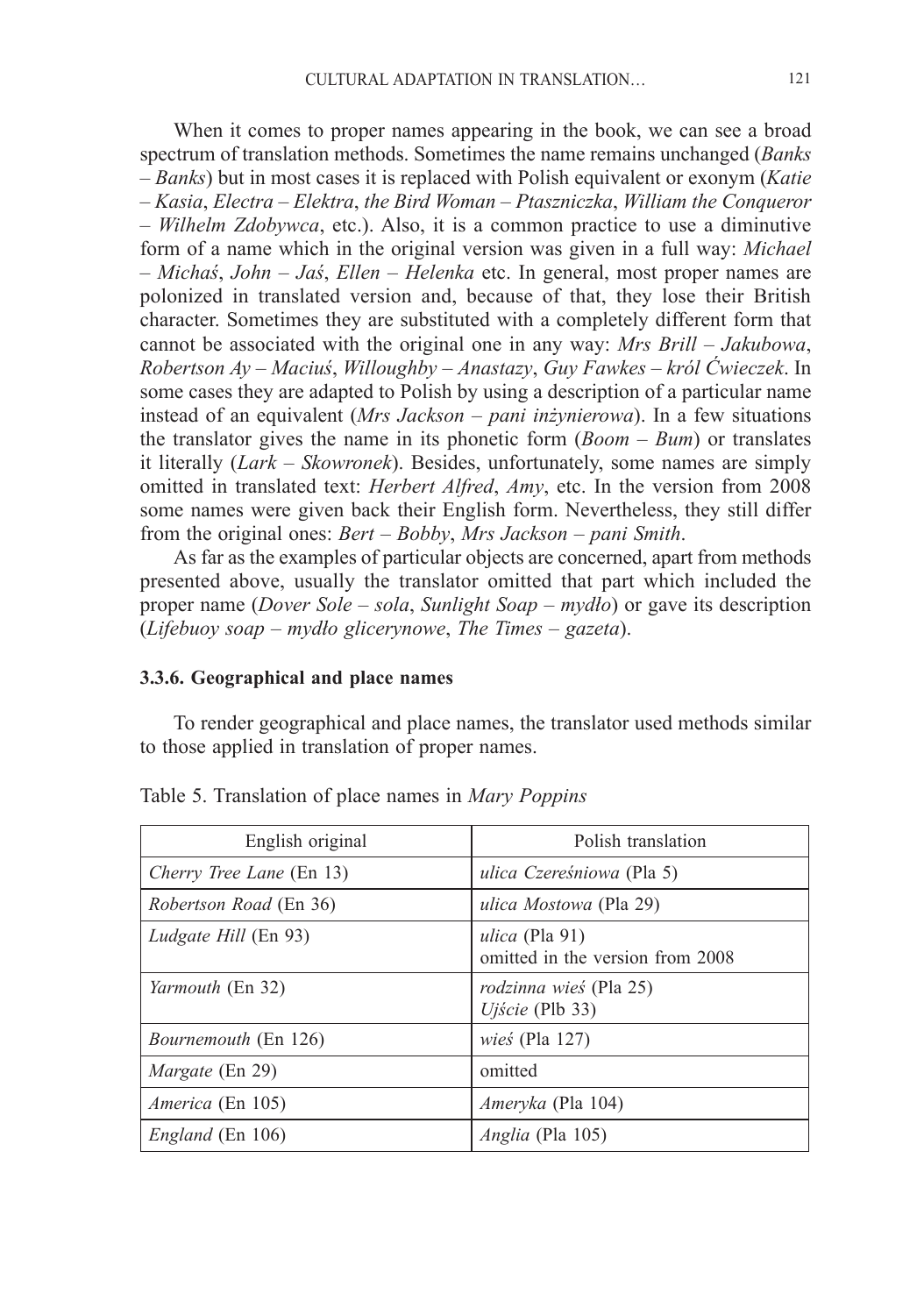| English original                         | Polish translation                                 |
|------------------------------------------|----------------------------------------------------|
|                                          |                                                    |
| Green, Brown and Johnson's (En 102)      | <i>sklep</i> (Pla 102)                             |
| Royal Academy (En 28)                    | Akademia Królewska (Pla 20)                        |
| St Paul's Cathedral (En 94)              | katedra Św. Pawła (Pla 92)                         |
| Sir Christopher Wren's Cathedral (En 94) | omitted                                            |
| Big Cat House (En 136)                   | Pawilon Drapieżców (Pla 138)                       |
| <i>Snake House</i> (En 141)              | Pawilon Wężowy (Pla 143)<br>Pawilon Węży (Plb 177) |

Sometimes the translator replaces the name with Polish equivalent (*Cherry Tree Lane* – *ulica Czereśniowa*, *Royal Academy* – *Akademia Królewska*, *Big Cat House* – *Pawilon Drapieżców*) or with exonym which is phonologically or morphologically adapted to the target language, that is to Polish (*America* – *Ameryka*). As it was in the case of proper names, many geographical and place names are polonized, because of what the 'Britishness' of the text is lost. We see the examples of substituting the original name with a completely unconnected Polish word: *Robertson Road* – *ulica Mostowa*, *Yarmouth* – *Ujście*. There are also some situations when the translator gives the description of a particular function of some place instead of any translated form: *Ludgate Hill* – *ulica*, *Bournemouth* – *wieś*, *Green, Brown and Johnson's* – *sklep*. Sometimes the name is omitted in translation (*Margate*, *Sir Christopher Wren's Cathedral*).

## **4. Results of the research**

As I have assumed, there are many differences between the original English version of *Mary Poppins* and its Polish translation, when it comes to culturebound elements. What is more, there are also some discrepancies in two Polish editions. Below I shall present my observations, conclusions and reflections after reading and analyzing the three versions of *Mary Poppins*.

At the beginning, I would like to concentrate on comparing English original with its Polish version. First of all, we come across numerous changes and modifications in translation. They concern many aspects of language. The translator had some difficulties in rendering particular words and expressions and that is why she replaced them with equivalents that have slightly different meaning than the original forms. There are some examples of such practice as far as syntax, vocabulary and phraseology are concerned. The possible reasons for the modifications appearing in the target text are explained in section 3.1. Unfortunately, the translator made several mistakes in her work resulting from the improper understanding of some phrases. They are also presented in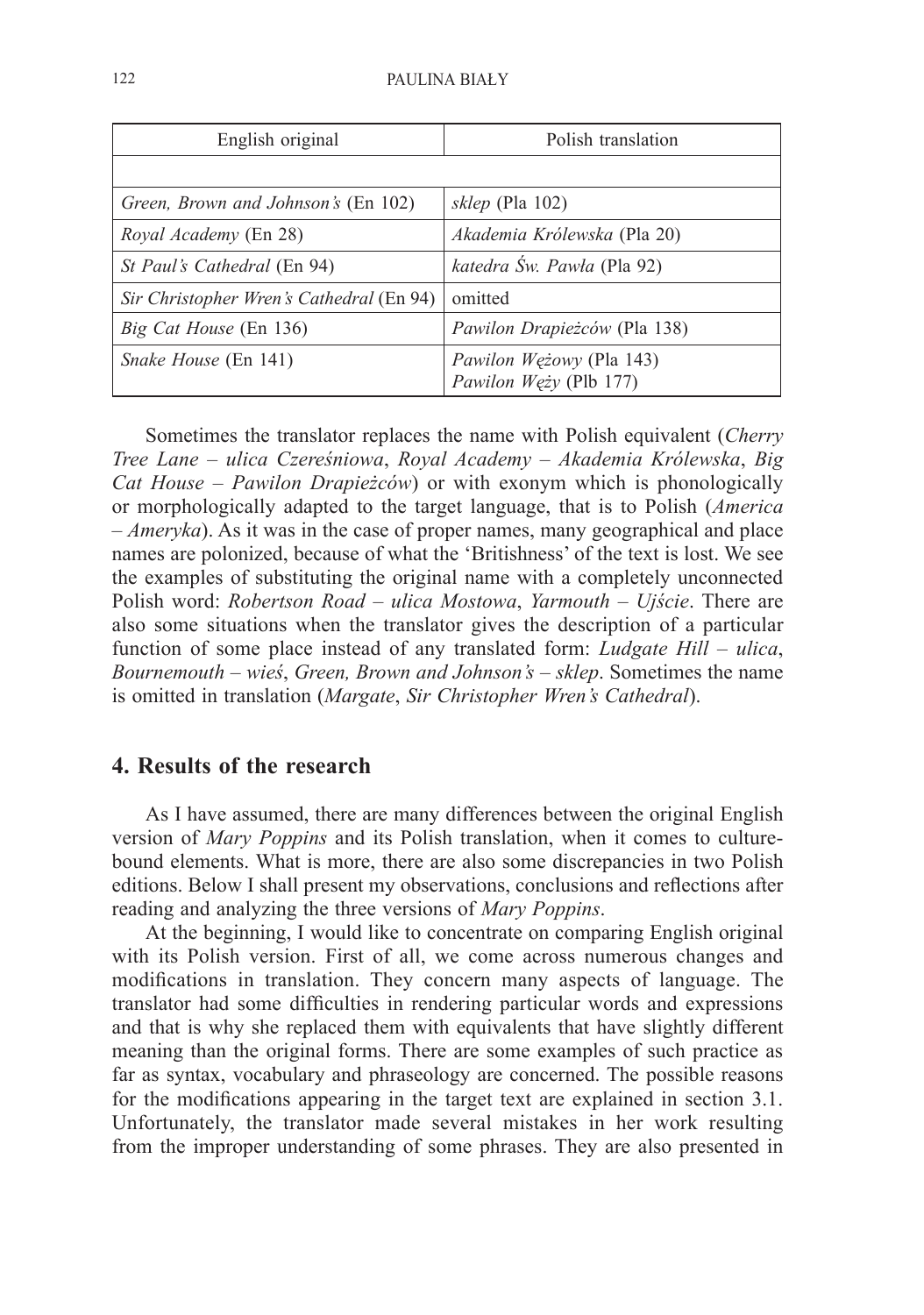section 3.1. Throughout the book we may observe that the translator did not avoid some omissions which might impoverish Polish version. The examples and reasons for their occurrence are discussed in section 3.2. When it comes to the most important issue, that is the translation of culturally marked words and expressions, here I present various methods applied by the translator to render the proper meaning:

- omission of some words and sentences
- leaving the original form
- use of Polish equivalents and exonyms
- use of Polish forms completely unconnected with English original
- description of particular words
- adaptation to Polish reality

They are all discussed on the basis of numerous examples in section 3.3. As the occurrence of Polish equivalents and exonyms and, generally speaking, the adaptation to Polish reality prevail in the translation, we may be sure that the basic method applied by the translator was domestication rather than foreignization (see section 3.3.1). Of course, parts of the original British character are retained in Polish version, both in the text and illustrations. Nevertheless, in general, most elements that underline the 'Britishness' of the book are lost or modified in translation by replacing them with Polish equivalents. In general, I may state that Tuwim's translation reflects the conventions visible in the Polish literature for children, which influence, among other things, the translator's decisions. Polish translators tend to simplify the sentence structure and use more diminutives than in the original version. Therefore, the text itself becomes more pleasant and tender (Adamczyk-Garbowska 1988: 152).

Now I shall elaborate on the main similarities and differences between the two Polish versions of *Mary Poppins*. What may be noticed from the very beginning is that, as it was in the case of the original, both versions are intended for children. It is indicated by simple style, language and grammar. In general, the story is quite easy to comprehend by young readers. The version from 2008 is entirely based on Irena Tuwim's translation. Nevertheless, there are some modifications which arise from the changes in vocabulary and syntax that took place between the years 1957 and 2008. The language in the newest edition is slightly modernized and adjusted to contemporary norms. As I have mentioned before, some archaisms are replaced with more commonly used expressions. When it comes to the stylistics of the text, we can also notice some alterations. The sentences and phrases are modified in order to sound more natural to contemporary readers, e.g. *the Zoo* (En 130) is translated as *Zoologiczny Ogród* (Pla 131), but in the newest edition we read *Ogród Zoologiczny* (Plb 162) or the sentence *Jane and Michael saw a curious thing happen.* (En 16) as *Naraz Janeczka i Michaś ujrzeli, że dzieje się dziwna rzecz.* (Pla 8) and *Wówczas też Janeczka i Michaś ujrzeli, że dzieje się rzecz dziwna.* (Plb 12). All those modifications cause that the 2008 edition is slightly closer to the original. Nevertheless, the changes are rare and still the version resembles the one from 1957.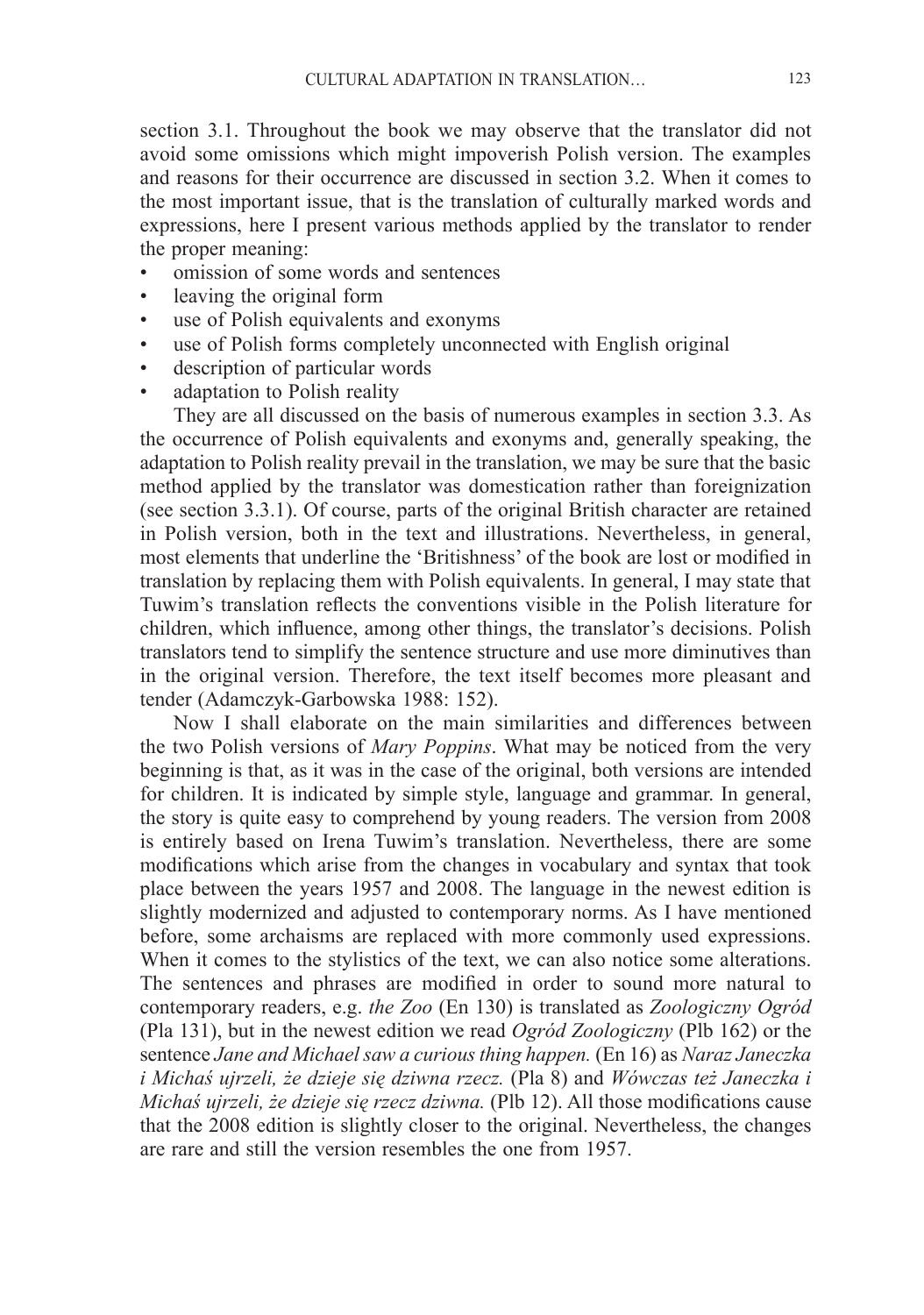As far as illustrations are concerned, there are also some differences between Polish editions. In both versions they are adjusted to the text and reflect the reality of those days. Nevertheless, the 2008 edition includes the original illustrations by Mary Shepard, whereas the 1957 edition is adapted to Polish reality as it contains illustrations by Polish author Maria Orłowska.

To conclude, the translator managed to adapt the English culture to the Polish reality, but only to some extent. Therefore, the target text slightly differs from the original. Nevertheless, it seems to be inevitable as, on the basis of the results of my research, it may be stated that it is impossible to translate properly without introducing any changes to the text. In the article "Principles of Correspondence" (2000: 126) Eugene Nida claims that there is no ideal translation as "there can be no absolute correspondence between languages" and, therefore, "no fully exact translation. The total impact of a translation may be reasonably close to the original, but there can be no identity in detail." It was proved in my article that this statement fully concerns both translations of *Mary Poppins*.

#### **References**

- Adamczyk-Garbowska, M. 1988. *Polskie tłumaczenia angielskiej literatury dziecięcej: problemy krytyki przekładu*. Wrocław: Zakład Narodowy im. Ossolińskich.
- Bednarczyk, A. 2002. *Kulturowe aspekty przekładu literackiego*. Katowice: Wydawnictwo Naukowe "Śląsk".
- Carpenter, H. 1985. *Secret Gardens. The Golden Age of Children's Literature*. Boston: George Allen & Unwin.
- Hagfors, I. 2003. The Translation of Culture-Bound Elements into Finnish in the Post-War Period. *Meta Translators' Journal* 48 (1): 115-127.
- Jentsch, N. K. 2006. Harry Potter and the Tower of Babel: Translating the Magic. In G. Lathey (ed.) *The Translation of Children's Literature*, 190-208. Clevedon: Multilingual Matters.
- Jespersen, O. 1972. *Growth and Structure of the English Language*. Oxford: Basil Blackwell.
- Lathey, G. (ed.). 2006. *The Translation of Children's Literature*. Clevedon: Multilingual Matters.
- Lopez, M. F. 2006. Translation Studies in Contemporary Children's Literature: A Comparison of Intercultural Ideological Factors. In G. Lathey (ed.) *The Translation of Children's Literature*, 41-53. Clevedon: Multilingual Matters.
- Mazi-Leskovar, D. 2003. Domestication and Foreignization in Translating American Prose for Slovenian Children. *Meta Translators' Journal* 48 (1): 250-265.
- Metcalf, E.-M. 2003. Exploring Cultural Difference Through Translating Children's Literature. *Meta Translators' Journal* 48 (1): 322-327.
- Newmark, P. 1988. *A Textbook of Translation*. New York: Prentice Hall.
- Nida, E. 2000. Principles of Correspondence. In L. Venuti (ed.) *Translation Studies Reader*, 126-140. London: Routledge.
- Nord, C. 2003. Proper Names in Translations for Children: *Alice in Wonderland* as a Case in Point. *Meta Translators' Journal* 48 (1): 182-196.
- Oittinen, R. 2000. *Translating for Children*. New York and London: Garland Publishing, Inc.